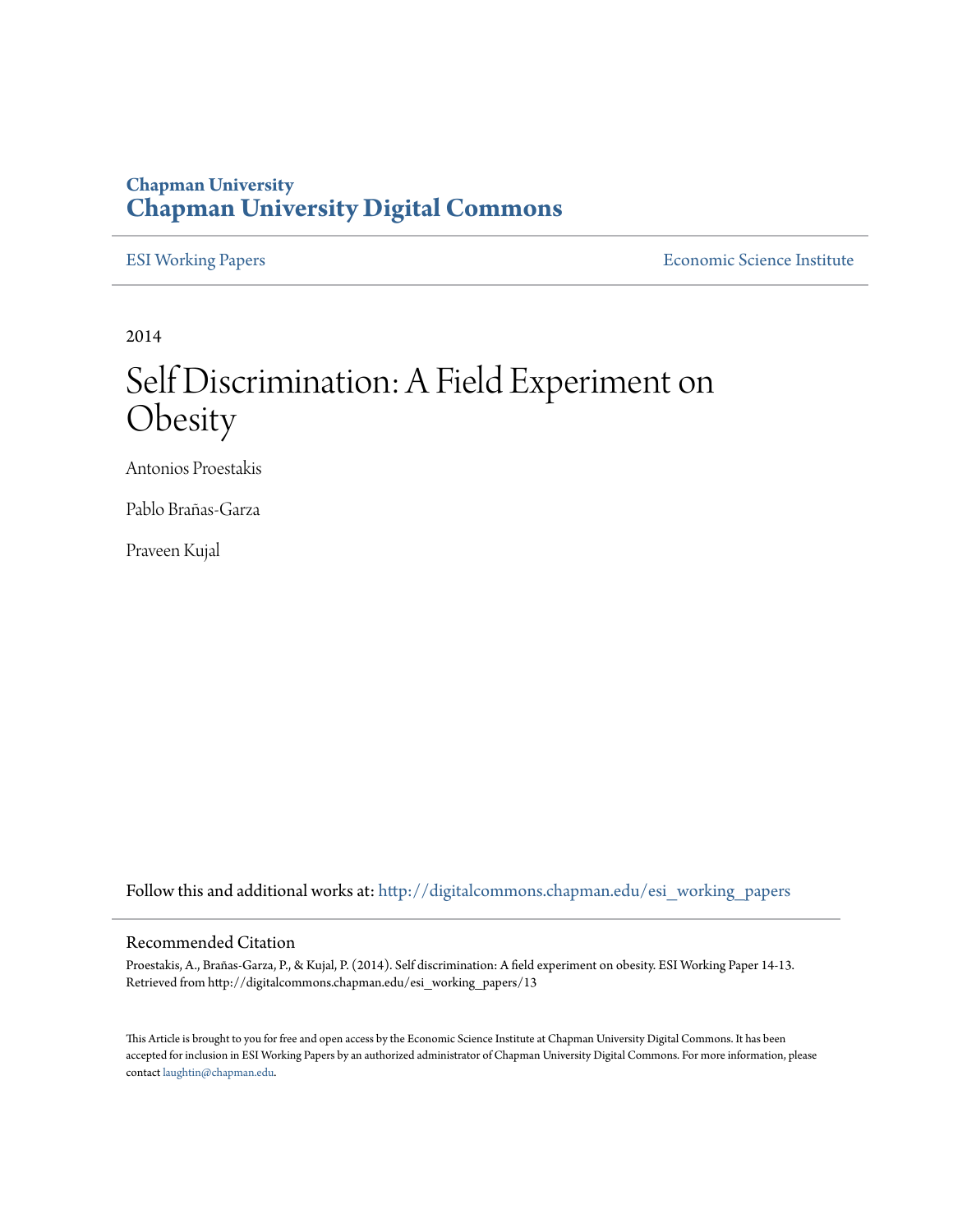# Self Discrimination: A Field Experiment on Obesity

**Comments** Working Paper 14-13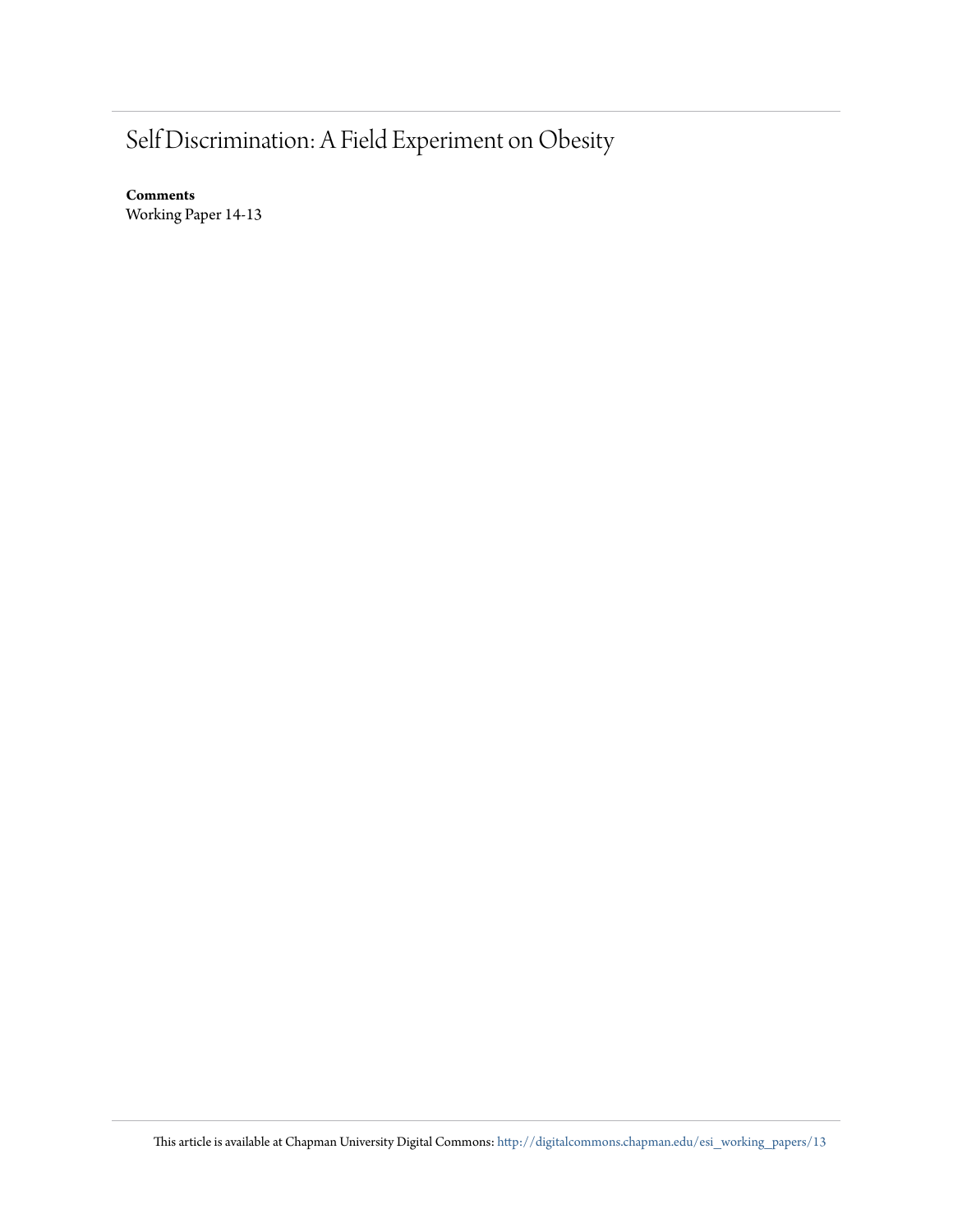## Self discrimination: A field experiment on obesity<sup>∗</sup>

Antonios Proestakis; Pablo Branas-Garza; Praveen Kujal<sup>§</sup>

July 8, 2014

#### Abstract

Empirical evidence suggests that physical characteristics such as obesity can result in a salary gap in the work place. It is, however, not clear how much of this (gap) is due to factors emanating from the demand or supply side of the market. In this paper we use a field experiment to study whether a part of this wage gap can be attributed to personality traits of individuals on the supply side. Monitors randomly select individuals to respond to a questionnaire. Individuals can make money requests for completing the questionnaire. In the questionnaire they also self-report several personality chracteristics. We find that the more obese individuals perceive themselves to be, lesser is the money they request. The negative association between money requests and obesity is mostly driven by female participants. The effect of (self-perceived) non-obese individuals is asymmetric across gender. Self perceived "normal" females, perceived thin by the monitors, request more, meanwhile, males in this category request less relative to those that do not overstate their obesity levels. Our results suggest that lower salary request may anchor obese individuals to lower thresholds and may partly explain the wage gap.

Keywords: Self-reported obesity, field experiments, willingness to accept, gender bias.

<sup>\*</sup>We acknowledge and warmly appreciate the comments and suggestions from T. García, N. Georgantzís, H.Andersson, S. Neuman, G. Olcina, G. Attanasi, A. Ebru, the participants in the FEDEA seminar (Madrid), IMEBE 2009, Workshop in Gender Economics (Granada), 8th INRA-IDEI Conference (Toulouse)

<sup>†</sup> Institute for Health and Consumer Protection, Joint Research Centre, European Commission ‡Corresponding author: Middlesex University Business School, Middlesex University London, Hendon Campus, The Burroughs, London NW4 4BT, UK; branasgarza@gmail.com.

<sup>§</sup>Middlesex University London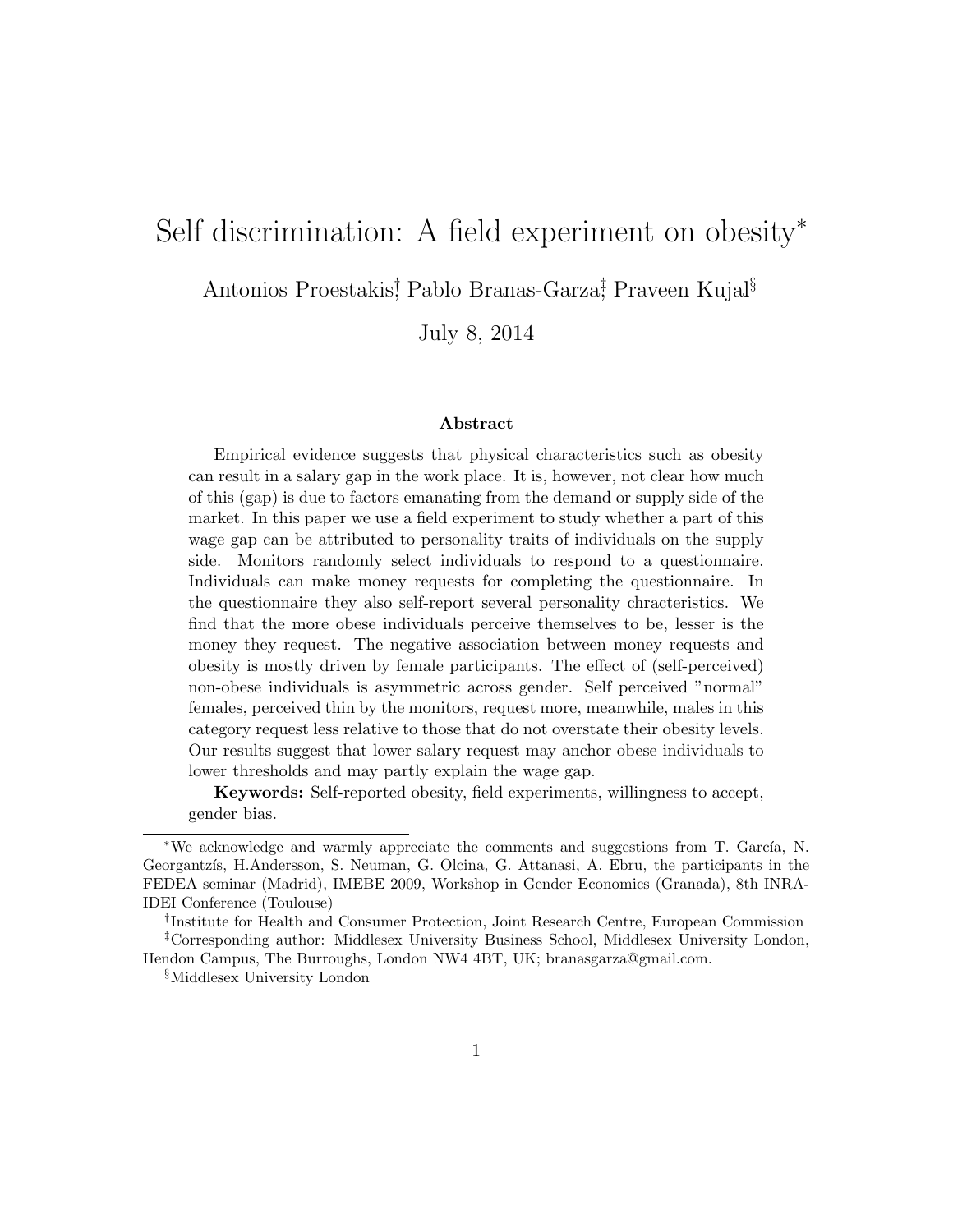## 1 Introduction

Individuals suffering from obesity face prejudice and discrimination in their daily social interactions (See Puhl and Heuer 2009, for an extensive review). Numerous empirical studies have reported the negative effects of obesity, measured by body mass index on wages and employment rates (Cawley 2004, Cawley and Danziger 2005, Garcia and Quintana-Domeque 2006, Cawley 2007, Brunello and D'Hombres 2007, Han, Norton and Stearns  $2009$ .<sup>1</sup> Further, although weaker this result still holds when more complex measures of obesity are employed (Burkhauser and Cawley 2008, Johansson et al. 2009, Wada and Tekin 2010).<sup>2</sup>

Evidence on discrimination attributed to obesity can also be found in experimental psychology studies. In a meta-analysis on weight discrimination (Roehling et al. 2008) it was demonstrated that overweight job applicants and employees were evaluated more negatively and had more negative employment outcomes compared to non-overweight counterparts.<sup>3</sup>

Note that, all aforementioned studies have looked at the demand side of the labor market, little is known about the behavior of employees who represent the supply side. There may be other individual factors arising from the supply side that could also be playing a role in determining the final wage. For example, the labour market has a well known feature where employers can elicit a prospective employees willingness to accept for the job in question. These wage proposals from prospective employees could very well work as an anchor for wage determination especially if they are below an employers wage threshold. This could be thus another channel that reinforces the wage discrimination in the workplace as such individuals would

 $1$ Cawley (2004) finds that for white females, an increase of 64 pounds above average weight was associated with a 9% decrease in wages. Han, Norton and Stearns (2009) find that the negative relationship between the BMI and wages is larger in occupations requiring social interactions and for older people. Brunello and D'Hombres (2007) observe that a 10% increase in the average BMI reduces the hourly wages of males by 1.9% and females by 3.3% while Garcia and Quintana-Domeque (2006) find a negative correlation between wages and obesity, ranging from -2 to -10% only for women.

<sup>2</sup>Burkhauser and Cawley (2008) claim that total body fat is negatively correlated with employment for some groups. Johansson et al. (2009) find that only waist circumference has a negative association with wages for women. Wada and Tekin (2010) report that body fat is associated with decreased wages for both males and females while they also present evidence suggesting that free fat mass is associated with increased wages.

<sup>3</sup>Studies included in the analysis were those using simulated employment decisions and demonstrated an effect between target weight and job-related outcome variables. Out-come variables included hiring recommendations, qualification/suitability ratings, disciplinary decisions, salary assignments, placement decisions, and coworker ratings.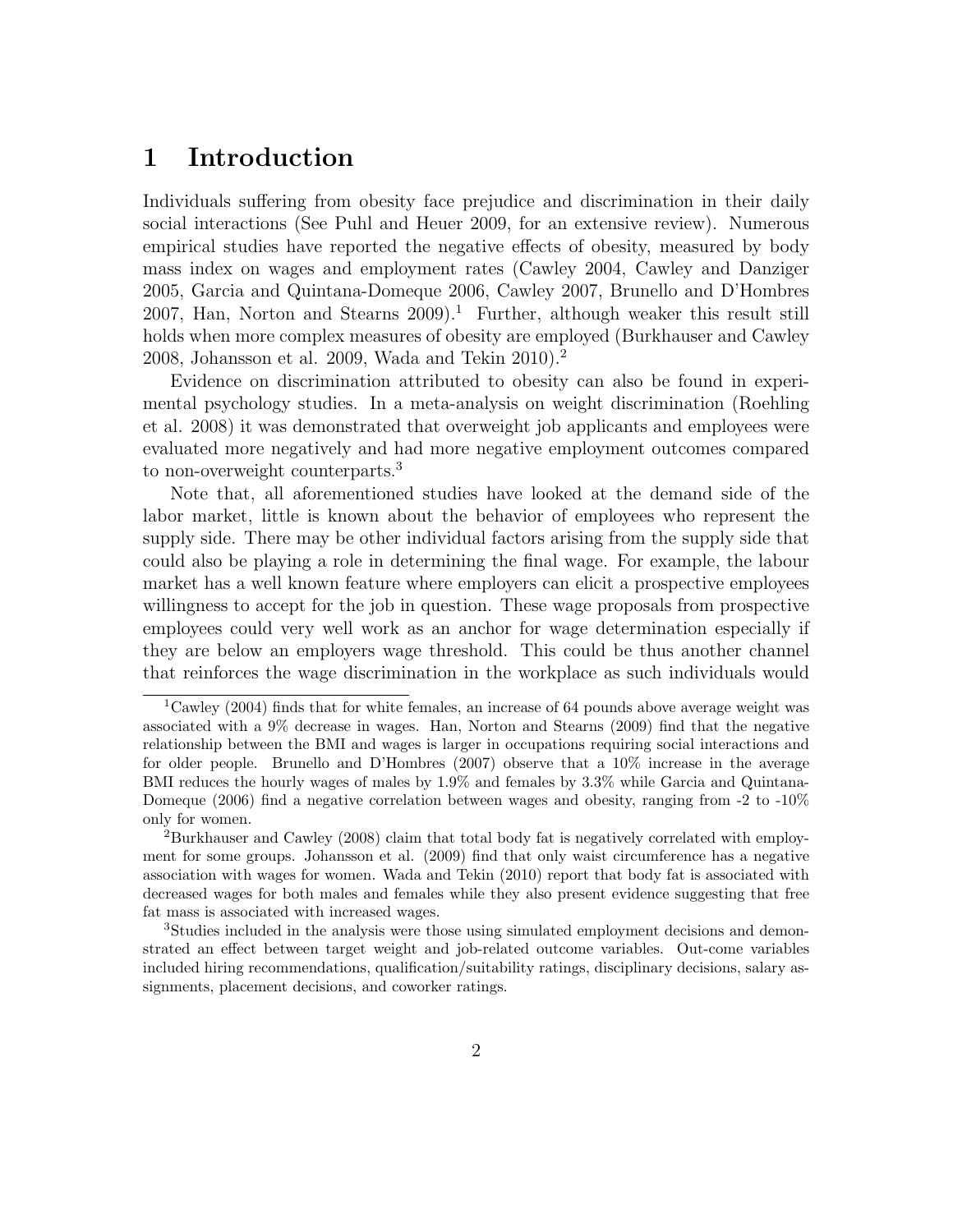start from a lower wage. Initial requests, or initial offers, are important because they can serve as anchors in the negotiation process and influence subsequent offers. The importance of the adjustment from an anchor in making judgments under uncertainty was first described by Tversky and Kahneman (1974). Further, several empirical and experimental studies in the negotiation-bargaining literature have confirmed its importance (Galinsky and Mussweiler 2001, Ritov 1996).

While elicitating wage proposals may result in lower wage anchors. Another important issue is self-perception, or self esteem. If ones self esteem is lower then this may be another channel that pushes their requests down. This then implies that the willigness to accept from these individuals may be further lowered.

Socio-psychologists have highlighted the negative relationship between self esteem and obesity. In a nationally representative study of over 3000 adults, (Carr and Friedman 2005) find that obese individuals report lower levels of self-acceptance than normal-weight persons, which is fully mediated by perceptions of weight discrimination. Further, (Biro et al. 2006) report that BMI is an important predictor of self-esteem on a 2379 sample of 9 and 10 years old girls. Meanwhile, (Hesketh, Wake and Waters 2004) find that obesity/overweight precedes low self-esteem in a study of 1157 elementary school children in Australia.<sup>4</sup> Obese people are more vulnerable to lower self-esteem which, in turn, is correlated with lower initial wage requests and, by extension, with lower earnings.

Given this we run experiments where we elicit wage proposals for filling out a questionnaire. All experiments were conducted by interviewers who were trained for the task. Subjects were asked to fill out a questionnaire. They were then asked as to how much money they would like to request as compensation for the effort they made and for the information they provided. Note that this is an open-ended question (Greig 2008) and reflects a situation where the employer elicits a willigness-to-accept value from prospective employees.

Subjects also answered other questions on personal and physical characteristics on a 7 scale Likert question. One of the questions was regarding their own perceived obesity level. In this manner we obtained information about an individuals perceived obesity. This question is relevant to what we are interested in, i.e. how does self perception affect the revealed willingness to accept for completing the questionnaire? Whether someone self discriminates, in terms of a lower wage proposal, will be reflected through this question. Though obtaining information on ones own perception is important, it is equally important to obtain information regarding the perception of others. We control for this and asked the monitors to document how

<sup>&</sup>lt;sup>4</sup>In the same direction, but more moderated, are the results of the two comprehensive reviews of self-esteem and obesity in youths by French, Story and Perry (1995) and Wardle and Cooke (2005).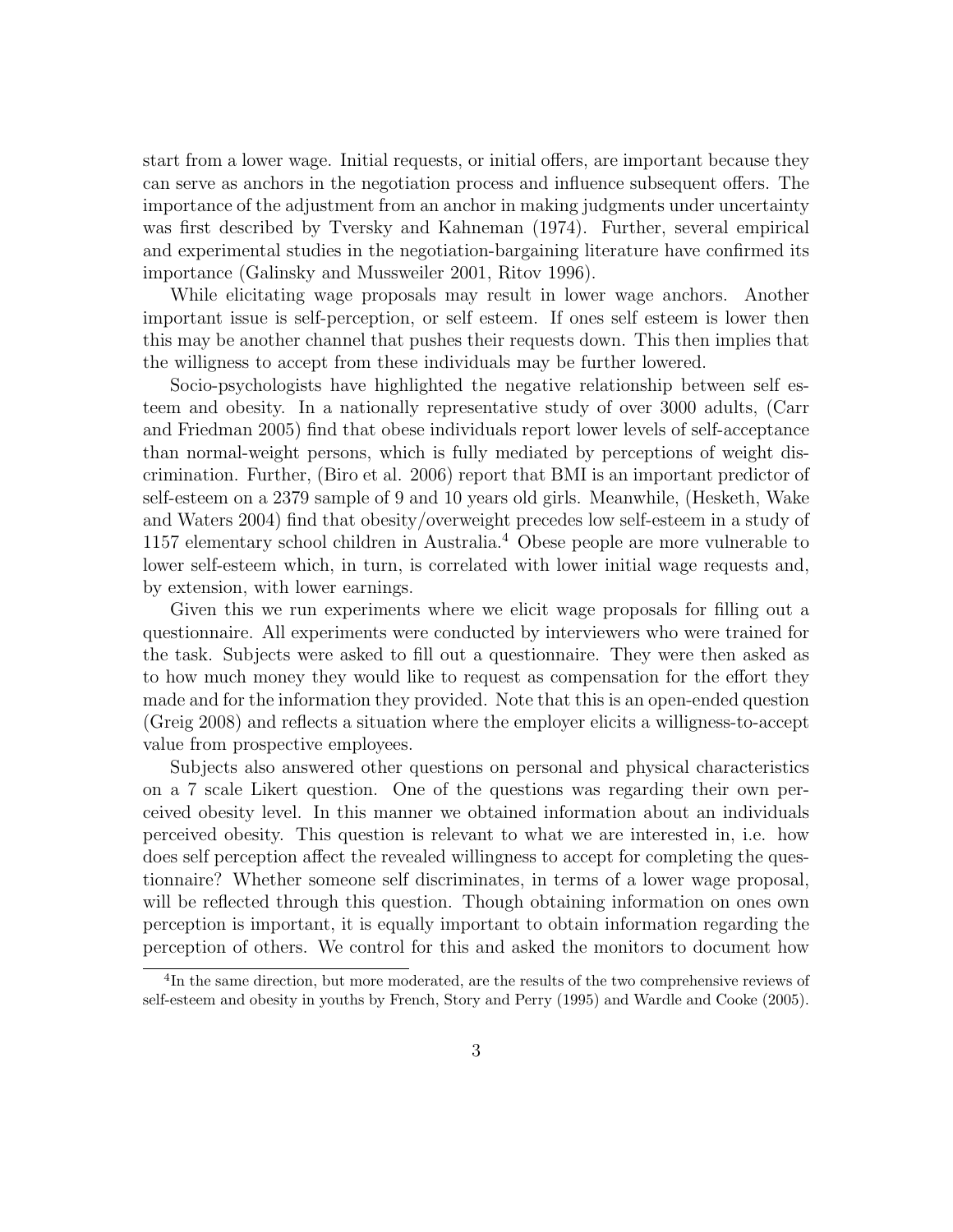they perceived the individual they were interviewing.

Finally, we also check for differences in wage proposals based upon gender. Several studies (Rosenbaum 1984, Gerhart 1990, Barron 2003, Greig 2008) demonstrate that men make significantly larger salary requests than women. This then leads to a lower first salary and consequently to a more modest career advancement. According to this literature, differences in men's and women's entitlement are due to several factors: group-based social inequities, intra-group and intra-personal comparison biases, group differences in reference standards (Major 1994), socialization pressure (Wade 2001), effectiveness in competitive environments (Gneezy, Niederle and Rustichini 2003). However, how physical characteristics such as obesity may contribute to self discrimination has not been studied so far.<sup>5</sup>

Self fulfilling prophecy theory (Merton 1948) on the working environment argues that employers<sup>6</sup> who form false general beliefs for obese employees<sup>7</sup>, develop differential treatment towards their obese employees who eventually shape their behavior in an expectancy-consistent manner. Expecting lower wages, obese workers request, or they are willing to accept, lower wages. The same conclusion is also supported by the statistical discrimination theory as explained in (Piketty 1998).

The main focus of this experimental study can be stated through the following questions: Do obese individuals, i.e., who self-report a higher-than median level of obesity, request less money than non-obese people? Secondly, does the interaction between obesity and gender have any significant effect on money requests? Finally, are there gender differences in self discrimination?

The study is organized as follows: the experimental methods are described in section 2, while the data and results are presented in section 3 and 4, respectively. In section 5, we make a comparison between self and monitor reported data on obesity. Finally, section 6 concludes with a discussion of the results.

<sup>5</sup>Mobius and Rosenblat (2006) is a close experimental paper that focus on "beauty". They decompose the beauty premium in an experimental labor market where employers determine wages of workers who perform a maze-solving task.

<sup>&</sup>lt;sup>6</sup>Wang, Brownell and Wadden (2004) provide evidence that obese people, unlike other minority groups, appear to hold negative attitudes toward in-group members (weight bias internalization), no distinction between obese and non-obese employers is necessary to be made.

<sup>7</sup>Research to date (see Puhl and Heuer 2009 for an extensive review) suggests that the most common stereotypes about obese employees include views that they are less hard-working, less perseverant, less conscientious, less agreeable, less emotionally stable, less extraverted etc. than their normal-weight counterparts. Nevertheless, it is also true that obesity is related to less selfcontrol and health problems, two aspects which have negative impact on work outcomes.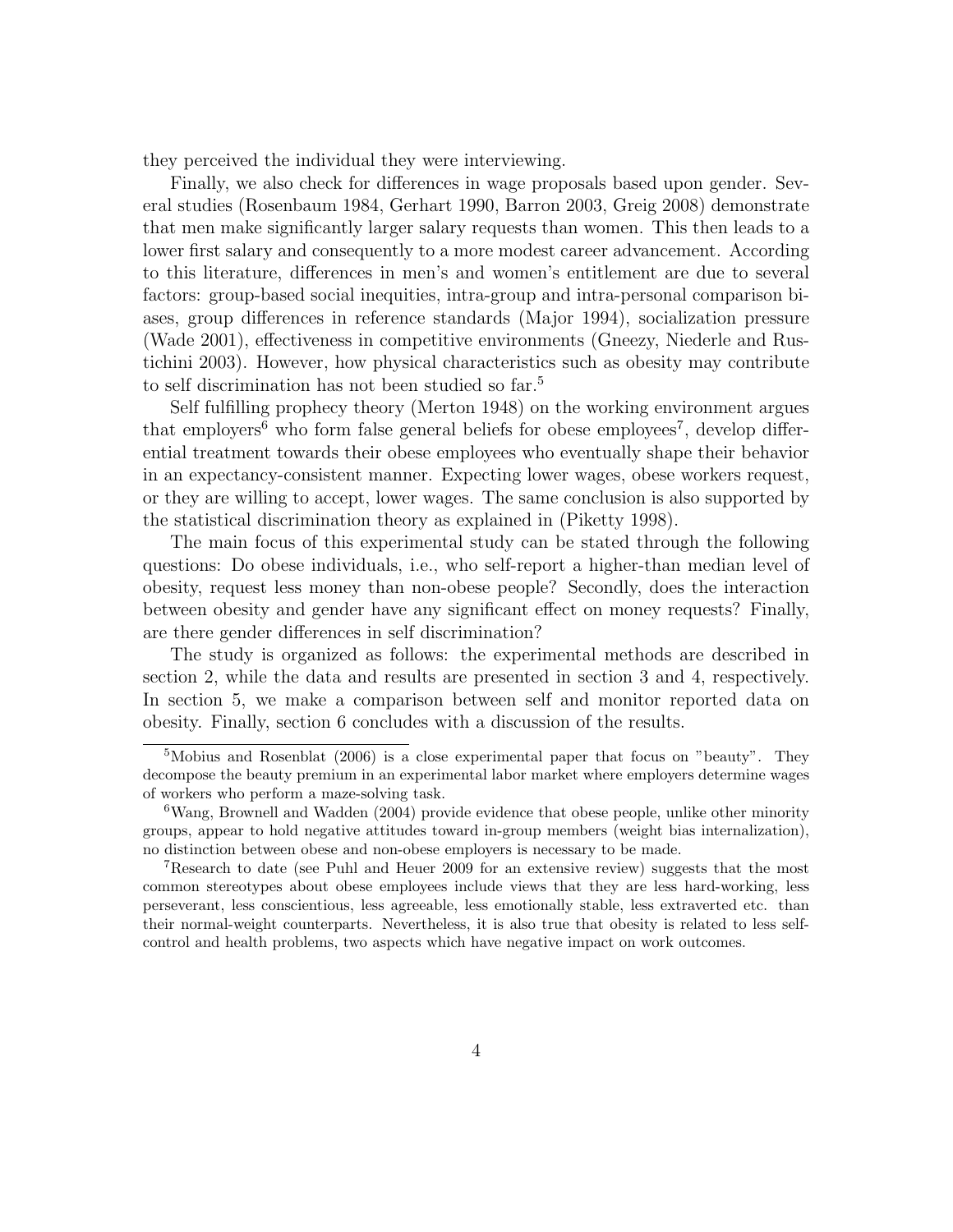### 2 Experimental methods

We conduct an economic field experiment with 270 subjects from different socioeconomic backgrounds. Twenty seven mediators-interviewers aged between 20-60 years and from varying socioeconomic backgrounds were recruited to help us (an mediators) to conduct the experiment. All of them were students at the School of Social Work at the Universidad of Granada taking a module on "*Economic Analysis of* Social Work". None of them had any past experience in economic experiments.

#### 2.1 Stage 1: Mediators' Training

Mediators were trained for a total of six hours. Training included a general description of experimental methods with special reference to the experimental protocols. Additional instructions regarding the experiment were also given in detail. Each mediator was asked to independently recruit 10 subjects to participate in an economic experiment within one week's time. The interviewers had no information about the research focus of the study (before or after). By doing so it was ensured that subjects were not selected on the basis of any specific characteristic that were of interest to the experimenters.

The interviewers were also told that employed subjects were preferred and that they should aim for a balanced subject pool (based on gender). This was done as we were interesting in eliciting valuations from individuals who were in a workplace environment. After the first week, the mediators were asked to submit a list with the (codified) names of the ten subjects they had recruited.

#### 2.2 Stage 2: Questionnaires and Implementation

In the second stage, every monitor answered a questionnaire  $(Q_i)$  describing the j–subjects she had recruited (j = 10 subjects). The questionnaire consisted of two parts:  $Q(a)_i$  appearance and personality questions about j;  $Q(b)_i$  Sally-Ann task (Wimmer and Perner 1983). They were also asked to describe the relationship between herself and the j−subject.

After completing and submitting the questionnaire to the researchers, the monitors received ten questionnaires  $(Q<sup>j</sup>)$  and ten envelopes. These envelopes were delivered by them to their j−subjects for enclosing their private answers.

Questionnaires  $Q(.)_j$  and  $Q(.)^j$  were identical. The only difference is that the questions in  $Q(.)_i$  were answered by each of the interviewer (describing the j−participants) while the questions in  $Q(.)^j$  were self-reported by each of the j–subjects.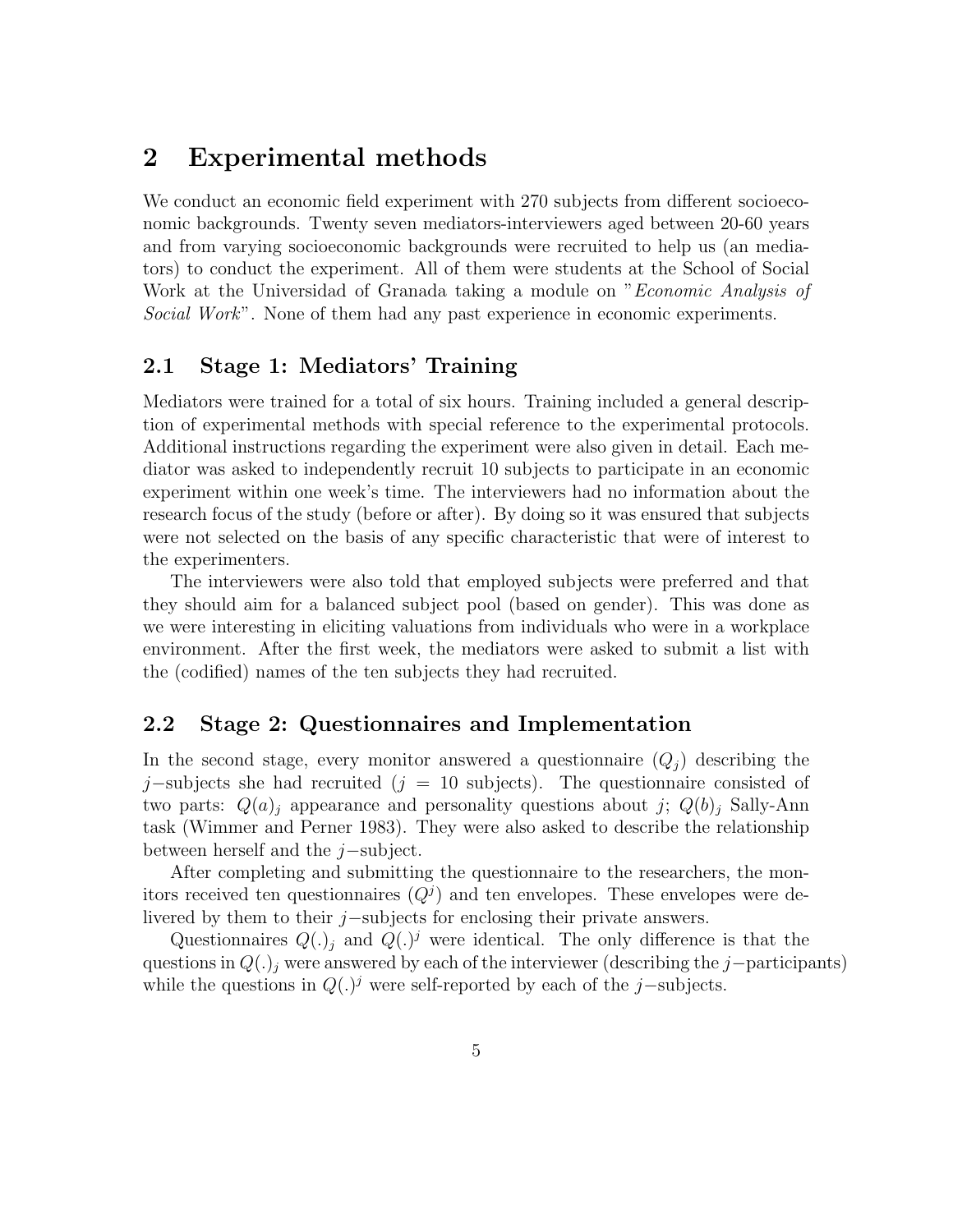Since the b block was only used to distract participants (and interviewers) from the main goal of the research, we will focus now on the a block. It consisted of four questions about their appearance, namely obesity, beauty, height and manner of dress, and five questions about their personality characteristics, such as ambition, self-esteem, sociality, creativeness and benevolence.

All these questions are ranked on a 7-level Likert scale. Obesity is used as an explanatory variable while *beauty*, ambition and  $self - esteem$  are used as control variables. The remaining questions were not related with the experiment but used to distract subjects (as we did with the Sally-Ann task).

At the end of the questionnaire participants were also asked regarding how much money they would like to receive for the task. Specifically, subjects were asked the following question: How much money you would like to request as a compensation for the effort you made to fill out the questionnaire and for the information you provided us.

We were thinking on alternative modes of elicititation like asking subjects to select between, for instance,  $0 - 5 - 10 - 15 - 20$  euros. However this would definitively anchor our participant's choices. Moreover, we felt that our open–ended question is suitable for the purpose of our experiment. That is, we did not want to "frame" subject elicitations. In fact, asking for an infinite amount is *optimal* in this "game", since this always ensures that they receive the highest quantity. It is due to this reason that the extreme values we obtain are of interest to us.

It was also clarified that the money available for the research project was provided by the Spanish government and did not belong to either the mediators or the researchers. Subjects were also asked to give their names and home addresses for receiving the money that would be paid to them. Participants were also assured about their personal data protection in agreement with the Spanish Law 15/1999.

#### 2.3 Payments

Payments were made two weeks later according to the following rule: Subjects who requested 10 euros or more, were paid 10 euros. All the rest received the exact amount of their request. Table 1 summarizes relevant information for payments. Rows show the number of people not answering (n.a), requesting 0 euro, or a positive amount of money  $(> 0)$  while the columns indicate whether subjects provide no-info, incomplete or complete personal information.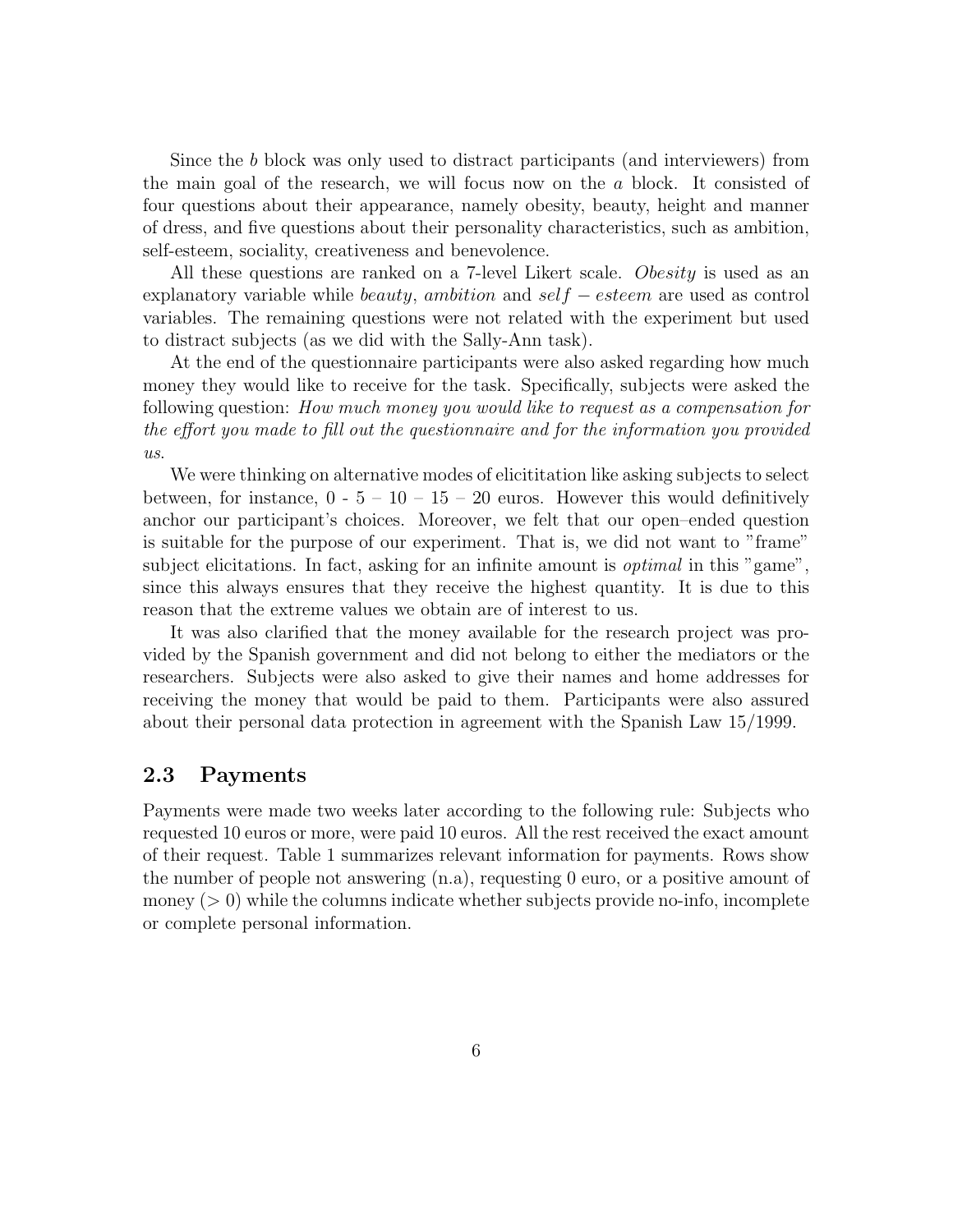| Personal Information and Money Requests |                  |                            |     |       |  |  |  |  |
|-----------------------------------------|------------------|----------------------------|-----|-------|--|--|--|--|
|                                         | $no\text{-}info$ | <i>incomplete complete</i> |     | Total |  |  |  |  |
| Requests                                |                  |                            |     |       |  |  |  |  |
| n.a.                                    | 17               | 5                          |     | 23    |  |  |  |  |
| $\theta \in$                            | 53               | 21                         | 19  | 93    |  |  |  |  |
| $> 0 \in$                               | 9                | 45                         | 107 | 154   |  |  |  |  |
| <i>Total</i>                            |                  |                            | 127 | 270   |  |  |  |  |

Table 1

There were 72 subjects who requested 0 euros, gave no answer, or did not give their personal information. Among the 154 individuals who asked for a positive amount of money two provided no personal data at all while 45 of them provided incomplete data. From the sample of 107 subjects who both provide all the necessary personal data and ask for a positive amount of money, there was a fraction of subjects (16%) who did not provide the mediators with a photocopy of their ID for completing the payment (required under Spanish tax regulation). Finally, the 89 subjects who asked for a positive amount of money, gave complete personal information and provided copies of their ID were paid.

#### 2.4 Ethical concerns

All participants were assured that that their anonymity will always be preserved (in agreement with the Spanish Law 15/1999 for Personal Data Protection). Subjects were informed that no association will ever be made between subjects' real names, the corresponding codes and the final results. All experimental procedures were checked and approved by the Vice-Dean of Research of the School of Economics at the University of Granada, the institution coordinating the experiment.

### 3 Data considerations

In most cases the variables used in our analysis are generated from the raw data obtained directly from the experiments. However, it was necessary to transform the initial raw variable in the case of (the dependent variable) money.

#### 3.1 Dependent Variable: Money

The dependent variable under consideration is the amount of money that subjects requested in compensation for the effort they made to fill out the particular ques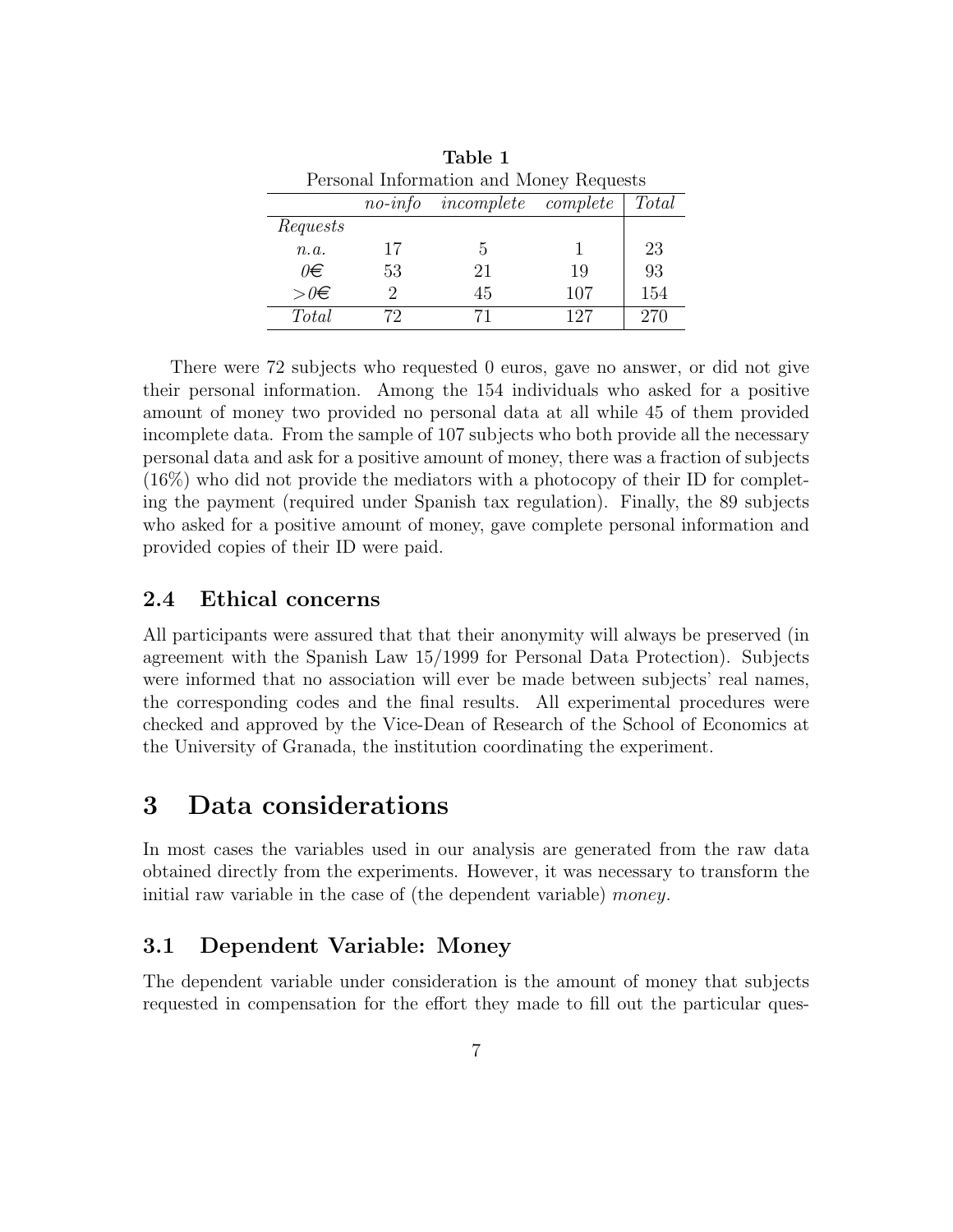tionnaire. We see that the empirical distribution of the variable is not continuous. Our participants requested money (if any) in a very heterogenous way:

- 93 subjects (34%) requested 0 euros, meanwhile, 23 did not answer how much they will be willingness to accept to complete the questionnaire.
- Among those who requested a positive amount of money, 4.46% of them requested more than 250 euros.
- Further, there are several focal points (apart from 0) such as  $10, 20, 30, 50, 100$ which have frequencies of more than  $5\%$  each.

Sice we have several people asking nothing, others asking a large amount and a number of focal points (10, 20, 30, 50 and 100 euros; frequencies  $> 5\%$  each) we decice to generate an ordinal variable around these points. The 6 ordered categories variable is generated as follows:

| Table 2                   |                                                          |                                                                                               |      |     |  |  |  |  |  |  |
|---------------------------|----------------------------------------------------------|-----------------------------------------------------------------------------------------------|------|-----|--|--|--|--|--|--|
| Dependent Variable: Money |                                                          |                                                                                               |      |     |  |  |  |  |  |  |
| label                     |                                                          | - 2<br>$\mathbf{U}$<br>$\mathcal{L}$ and $\mathcal{L}$<br>and the contract of the contract of |      |     |  |  |  |  |  |  |
|                           | categories $0 \t 1-15 \t 16-30 \t 50-70 \t 90-100 > 149$ |                                                                                               |      |     |  |  |  |  |  |  |
| $n_{\rm c}$               | 116                                                      | -39                                                                                           | - 46 | 28. |  |  |  |  |  |  |

In the regression analysis done in the next section, the dependent variable *money* is represented in two different ways.

- money( $\ldots$ ) is a 6-category ordinal variable which includes all the observations exactly as described above (Table 2). This variable attempts to shed light on the question: Who requests more money?"
- money( $1/0$ ) is a dichotomous variable. The first category includes the 116 subjects who requested 0 euros, while the second category, which is an aggregation of categories 1-5 of the variable money, includes the 154 persons who requested a positive amount of money. In this case the question under examination is: Who requests money and who does not?"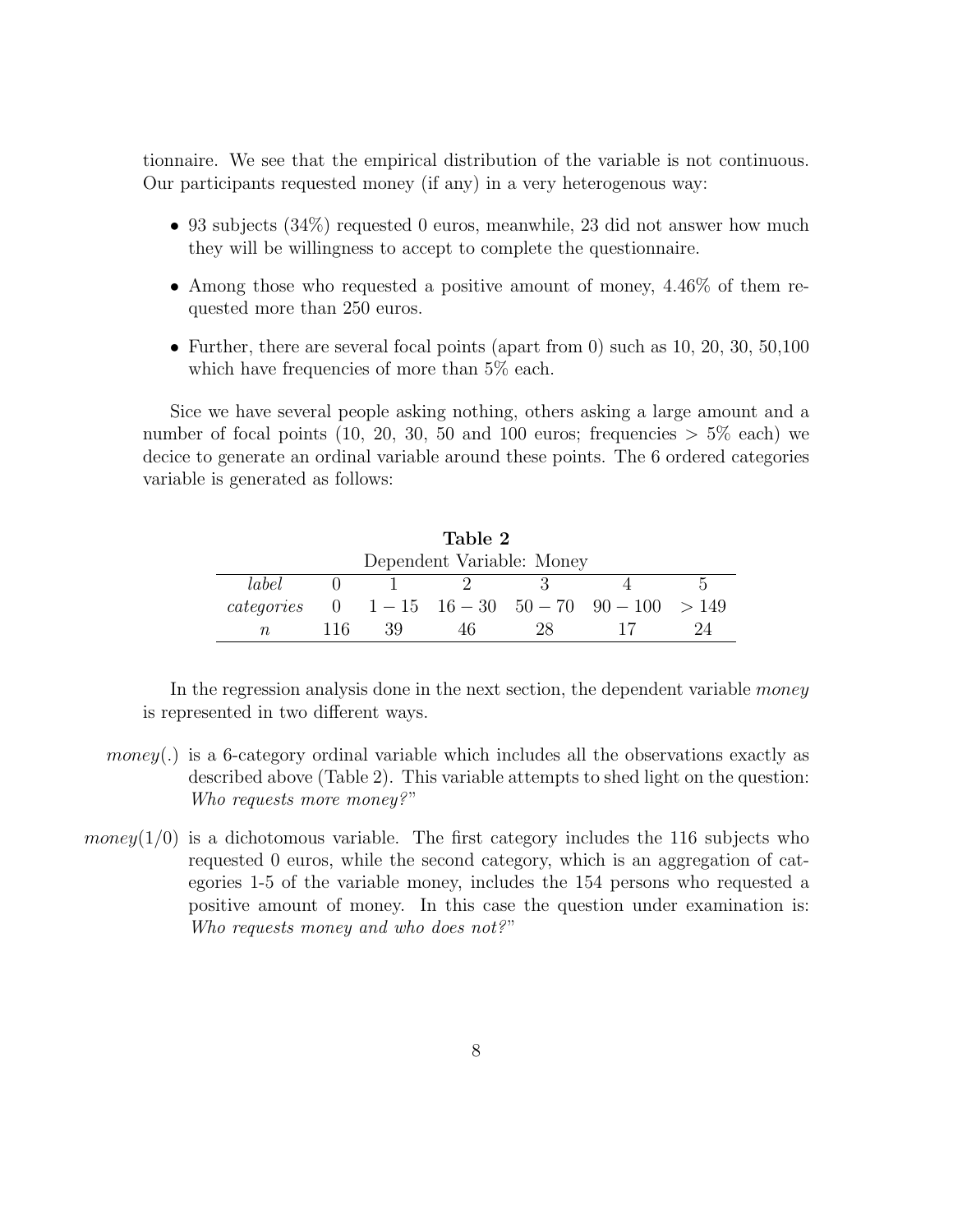#### 3.2 Independent Variables

Recall that the objective of this study is to see how subjects perceive themselves and whether it affects their willingness-to-accept. Given this we use self-reported obesity instead of any objective measurement like BMI. We will discuss this issue at the end of the section.

The variable obese, an ordinal self-reported explanatory variable describing the level of subjects' obesity (from 1=very thin to 7=very obese), is not easy to interpret. Values of the variable (1, 2, ..., 7) are not ranked directly. Perceiving that one is very thin does not necessarily imply that one is more attractive relative to someone who feels obese. Due to this reason two dummy variables were generated from the original variable using  $obese = 4$  as the reference point<sup>8</sup>:

- dobese a dummy variable taking value 1 if the subject reports level 5, 6 or 7 in the question on obesity and 0 otherwise,
- dthin a dummy variable taking value 1 if the subject reports level 1, 2 or 3 in the question on obesity and 0 otherwise.

Miller and Downey (1999) conclude in their meta-analysis that heavy people have low self-esteem. Additionally, the relation is stronger for people who perceive themselves as heavy (than for people who actually are) and are thus likely to be perceived as heavy by others. To control for possible con-founding effects we use the following independent variables:

- beauty an ordinal self-reported explanatory variable describing the level of subjects' beauty (from 1(very ugly) - 7 (very beautiful)).
- ambition an ordinal self-reported control variable describing the level of subjects' ambition (from 1(not ambitious at all) - 7 (very ambitious)).
- $self-est.$  an ordinal self-reported control variable describing the level of subjects' selfesteem (from 1(no self-esteem at all) - 7 (high self-esteem)).

Recall that we also ask the mediators to report on subject characteristics. The following variables are incorporated from their responses:

female a dummy variable taking the value of 1 if the subject is female and 0 otherwise.

age a continuous control variable describing subjects' age in years.

 $84$  is in the middle of the distribution  $(1, 2, 3, 4, 5, 6, 7)$ .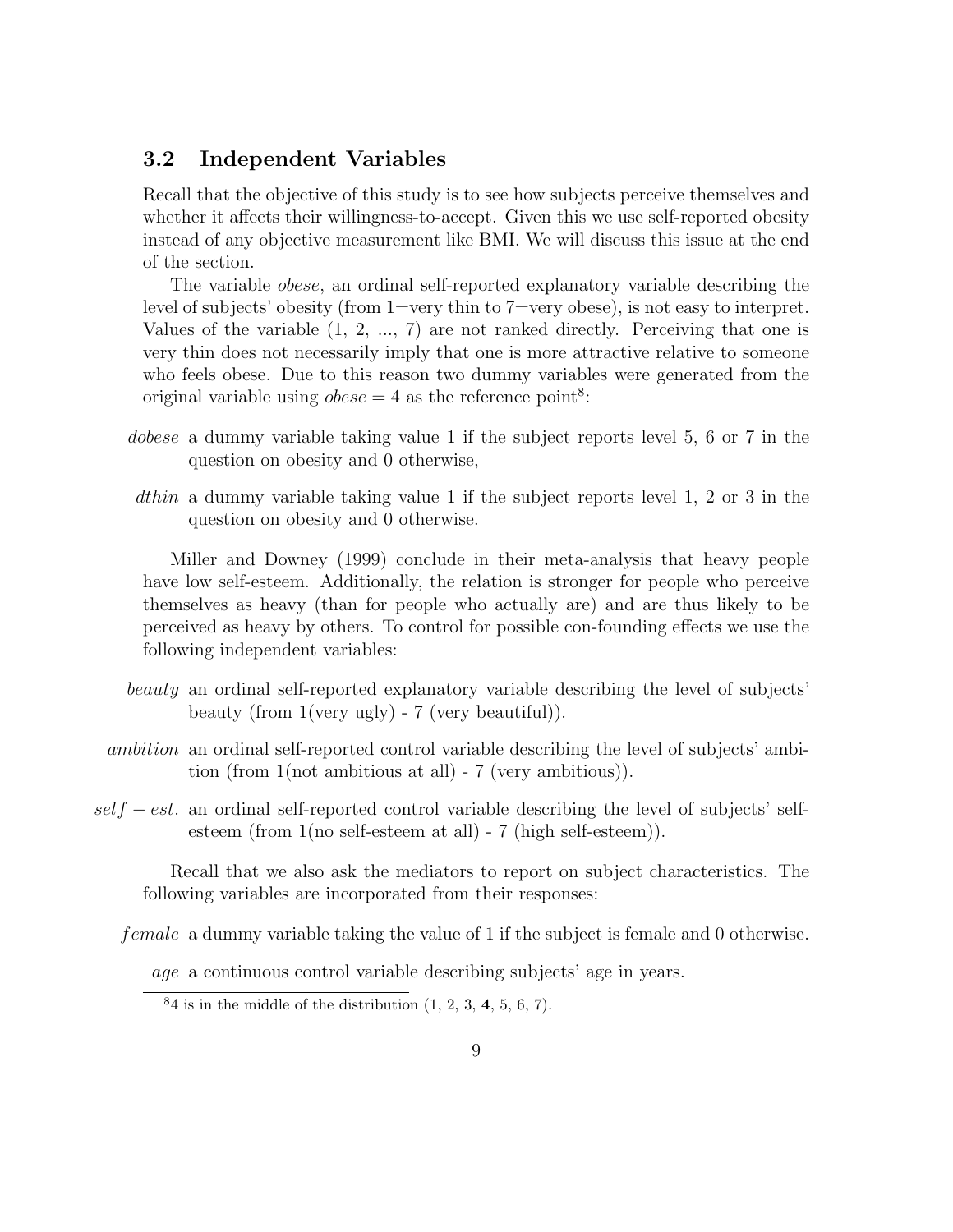wage a continuous control variable describing subjects' wage in euros.

Table 3 below summarizes the descriptive statistics for the variables used in our analysis. The subject pool was comprised of 55% females and 35% university students. About 37% of the subjects did not work at all, 18% worked in a low-level job and the remaining 45% had a medium or high-level job. The variable wage refers to the 171 subjects who currently have a job.

Note that one subject did not answer the questionnaire at all. Our sample is therefore restricted to 269 self-reported observations.

| Table 3                |     |       |          |                  |          |          |      |  |  |  |
|------------------------|-----|-------|----------|------------------|----------|----------|------|--|--|--|
| Descriptive Statistics |     |       |          |                  |          |          |      |  |  |  |
| Variable               | Ν   | Mean  | Median   | Mode             | Std. Dev | Min      | Max  |  |  |  |
| obesity                | 269 | 4.18  | 4        | 4                | 1.05     |          |      |  |  |  |
| dobese                 | 269 | 0.33  | 0        | $\left( \right)$ | 0.47     | 0        |      |  |  |  |
| $d$ thin               | 269 | 0.20  | $\theta$ | $\left( \right)$ | 0.40     | 0        |      |  |  |  |
| beauty                 | 269 | 4.79  | 5        | 5                | 0.97     |          |      |  |  |  |
| <i>ambition</i>        | 269 | 4.52  | 5        | 5                | 1.34     | 1        |      |  |  |  |
| self-est.              | 269 | 4.49  | 5        | 5                | 1.48     | 1        |      |  |  |  |
| female                 | 270 | 0.55  | 1        | 1                | 0.50     | $\Omega$ |      |  |  |  |
| aqe                    | 270 | 29.33 | 25       | 24               | 9.47     | 18       | 65   |  |  |  |
| wage                   | 171 | 1316  | 700      | 1500             | 848      | $100\,$  | 7000 |  |  |  |

One can make the following observations from Table 3. The mean, the median and the mode of the variables *beauty*, ambition and  $self - esteem$  are much higher than expected. Although the median value is 4, subjects overestimate their characteristics. However, in regard to *obesity* the mean value approaches the expected one, while the mode and the median are exactly 4.

Finally it is necessary to check whether our measure of obesity correlates with BMI. We have we run an additional experiment with 658 students where we asked then to fill the same questionnaire and also height/weight (see Bosch-Domènech et al. 2014). The results are highly significant:  $r_{obese,BMI} = 0.505$  ( $p = 0.000$ ) for females and  $r_{obese,BMI} = 0.466$  ( $p = 0.000$ ) for males. We clearly see that self-reported perceived obesity is highly correlated with self-reported BMI.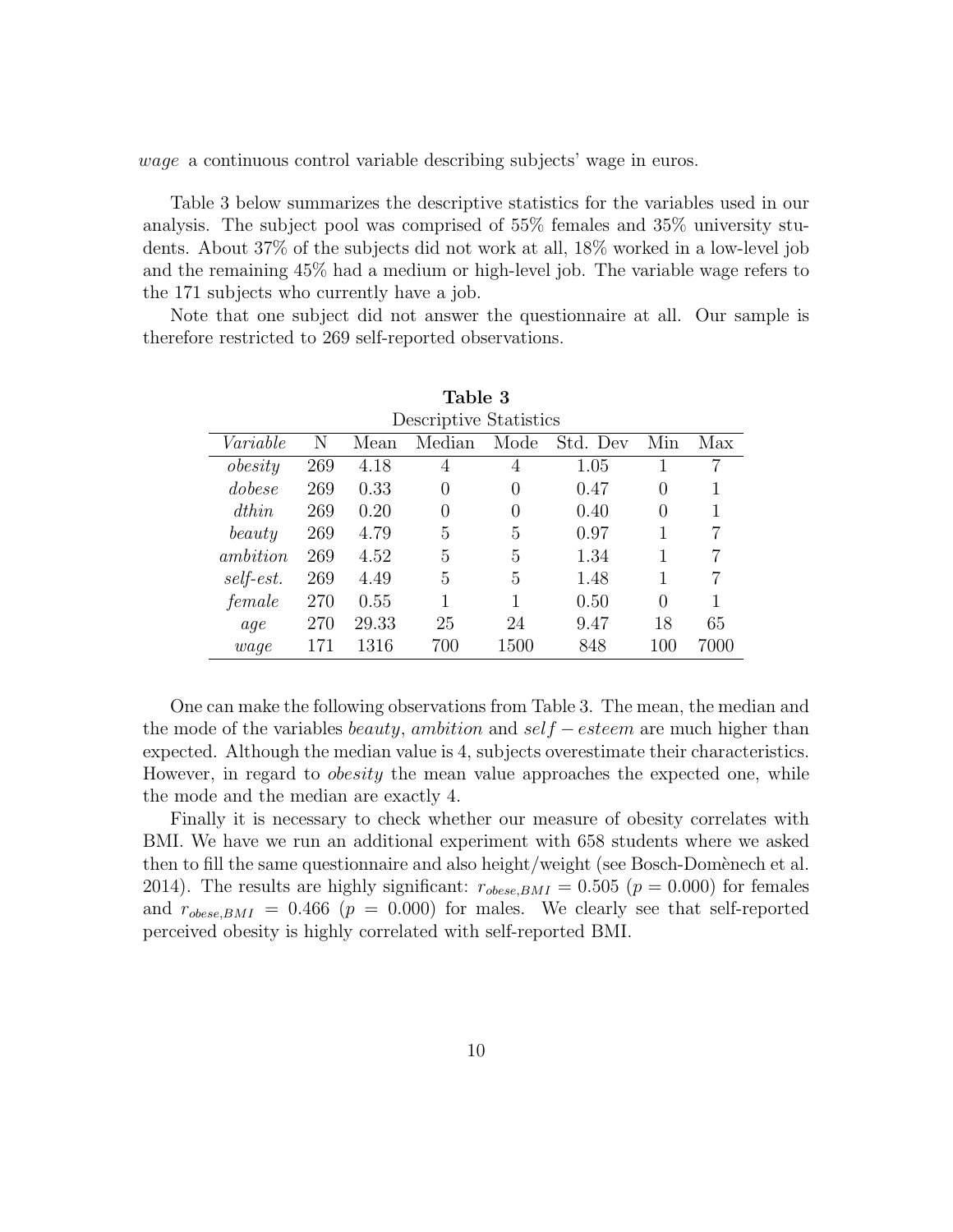## 4 Results

First we will look at the relationship between the amount of money asked by the participants and their self-reported level of obesity. Following this we perform a probit regression analysis which allows us to control for other factors that may impact the dependent variables (such as, beauty, gender and other socioeconomic variables).

#### 4.1 Preliminary results

We look at the relation between the dependent variable  $money(.)$  and the explanatory variable obesity<sup>9</sup>. Figure 1 shows the average amount of money requested according to the different (self-reported) levels of obesity. The size of the bubble in the figure is proportional to the number of people belonging to each level of obesity. The number written in each bubble gives the number of subjects in each group.

At first glance there does not appear to be a clear trend between the two variables. However, looking only at obesity levels of 4-7, a clear negative trend can be seen. This leads us to the following observation: The more obese individuals perceive themselves to be, the less money they request on average. This is supported by the nonparametric tests (Cuzick and Mann-Whitney). The requests made by individuals at level 4, and at levels 5 and 6, are significant and negative<sup>10</sup>. On the other hand, there is no clear pattern for the average requests among the people who feel thin (level 1-3). These two observations support our argument that the variable obesity could actually be analyzed better if it is disentangled into two distinct variables, *dobese* and *dthin*.

#### 4.2 Regression analysis

In the regression analysis we control for personal, and socio economic, characteristics and for the influence of monitors on the subjects' answers. The personal characteristics we control for are, beauty, personality characteristics such as ambition and  $self - esteem$ , and the socioeconomic variables of age and wage.

To control for the presence of the monitors is important as the interviews were conducted by them without supervision<sup>11</sup>. Consequently, we allow for  $intra - group$ 

<sup>9</sup>Without controlling for other socio-demographic variables that might affect the dependent variable

<sup>&</sup>lt;sup>10</sup>Cuzick test (comparing all medians):  $z = 1.96$  ( $p = 0.051$ ), Mann-Whitney test (comparing obesity=4 with obesity=5):  $z = 2.28$  ( $p = 0.020$ ), Mann-Whitney test (comparing obesity=4 with obesity=6):  $z = 2.24$  ( $p = 0.020$ ).

<sup>&</sup>lt;sup>11</sup>Although they were specifically instructed not to influence subjects' answers, we cannot ignore that subjects may have been recruited from the interviewer's proximate environment. A Kruskal-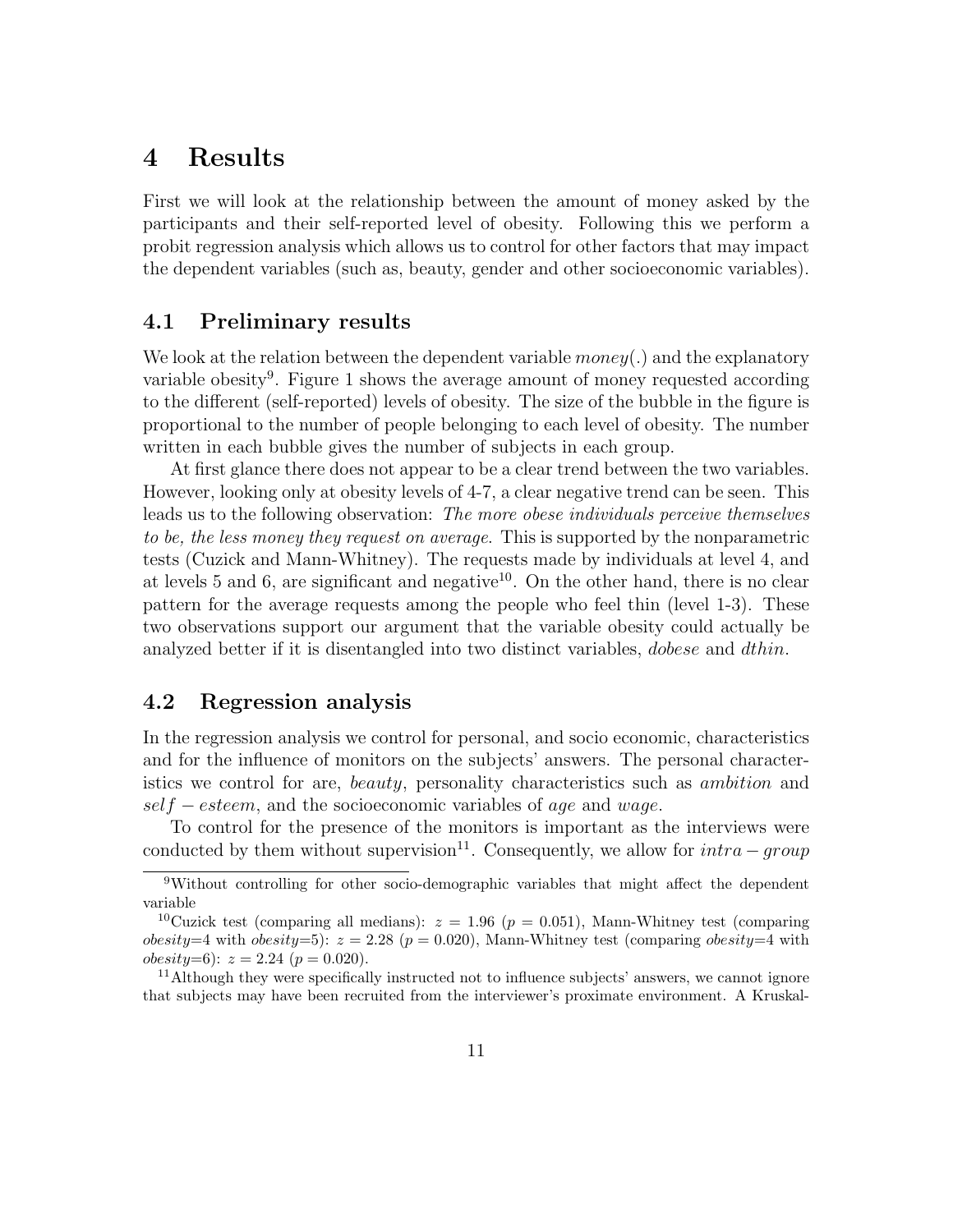

Figure 1: Average *money* requested by *obesity* level. Legend: The size of the bubble is proportional to the number of individuals in that category. The number within represents the exact number of individuals. The Y-axis shows the average money(.) requested in each category.

correlation and relax the usual requirement that the observations be independent. That is, the observations are independent across groups (27 clusters for different monitors), but not necessarily within groups. This kind of analysis affects the standard errors and variance-covariance matrix of the estimators, but not the estimated coeffcients.

Table 4 reports the coefficients and the standard errors (in parenthesis) for a series of regressions with the aforementioned cluster specification:

- two ordered probit regressions –columns  $1(a)$  and  $1(b)$  on the dependent variable *money*(.) and,
- two probit regressions –columns 2(a) and 2(b)– on the binary variable money(1/0).

Wallis test on the variable  $money(.)$  for significant differences among groups of people dealing with different mediators confirms this claim  $(p < 0.001)$ .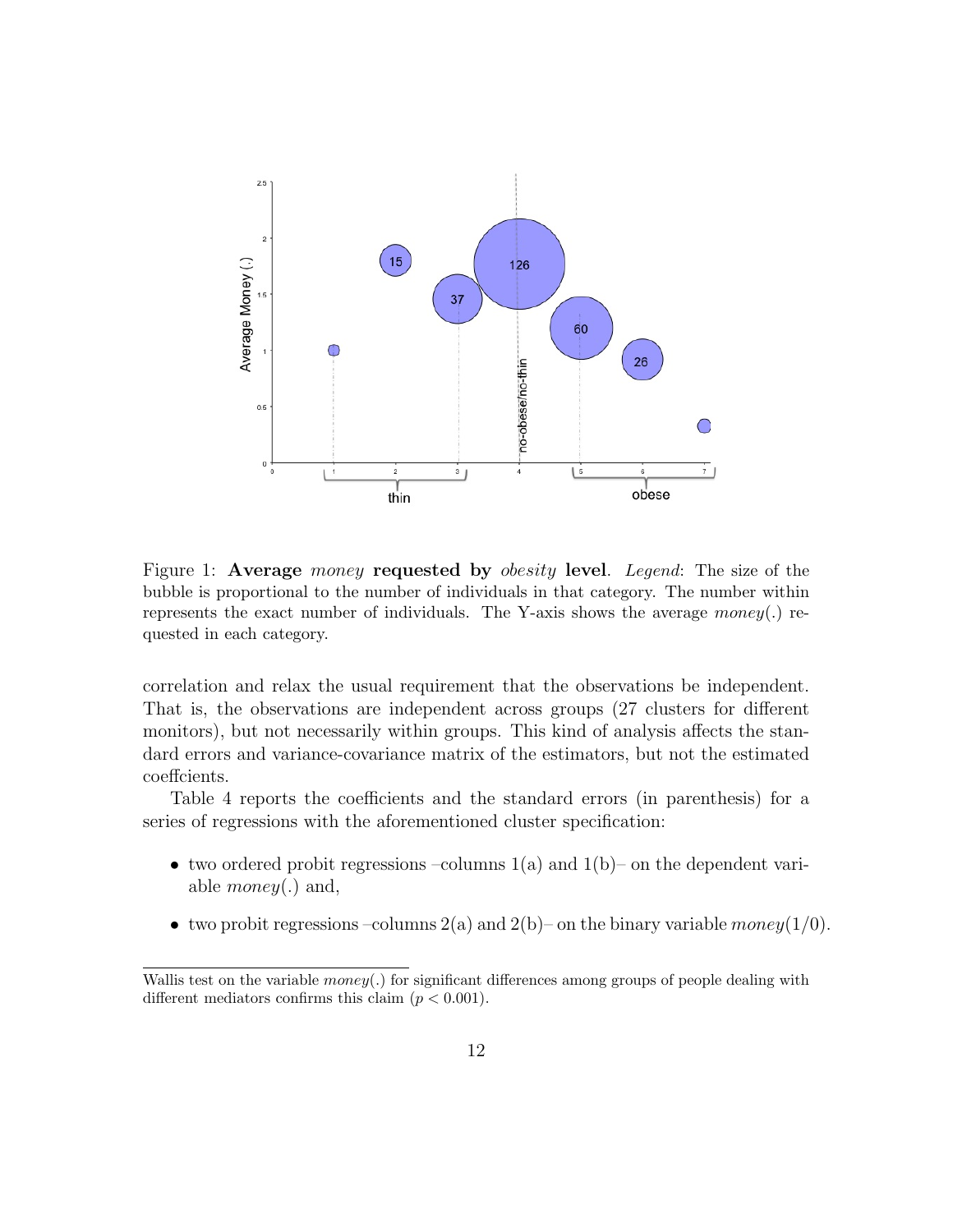| Probit Regressions      |          |                        |             |           |  |  |  |  |
|-------------------------|----------|------------------------|-------------|-----------|--|--|--|--|
| Variable                |          | money(.)<br>money(1/0) |             |           |  |  |  |  |
|                         | 1(a)     | 1(b)                   | 2(a)        | 2(b)      |  |  |  |  |
| APPEARANCE              |          |                        |             |           |  |  |  |  |
| $\delta$ <i>obesity</i> | $-.109+$ |                        | $-.054$     |           |  |  |  |  |
|                         | (.063)   |                        | (.077)      |           |  |  |  |  |
| dobese                  |          | $-.422**$              |             | $-.340*$  |  |  |  |  |
|                         |          | (.124)                 |             | (.150)    |  |  |  |  |
| dthin                   |          | $-.230$                |             | $-.347$   |  |  |  |  |
|                         |          | (.212)                 |             | (.253)    |  |  |  |  |
| beauty                  | $.087\,$ | $.073\,$               | $.125+$     | .110      |  |  |  |  |
|                         | (.077)   | (.347)                 | (.077)      | (.081)    |  |  |  |  |
| PERSONALITY             |          |                        |             |           |  |  |  |  |
| ambition                | .095     | .098                   | .061        | .060      |  |  |  |  |
|                         | (.063)   | (.063)                 | (.073)      | (.073)    |  |  |  |  |
| self-est.               | .025     | .027                   | .041        | .042      |  |  |  |  |
|                         | (.060)   | (.060)                 | (.065)      | (.065)    |  |  |  |  |
| <b>SOCIOECON</b>        |          |                        |             |           |  |  |  |  |
| female                  | $-.003$  | .000                   | .044        | .055      |  |  |  |  |
|                         | (.167)   | (.170)                 | (.200)      | (.200)    |  |  |  |  |
| age                     | $-.129*$ | $-.128*$               | $-.134*$    | $-.133*$  |  |  |  |  |
|                         | (.059)   | (.057)                 | (.062)      | (.060)    |  |  |  |  |
| age <sup>2</sup>        | $.001 +$ | $.001 +$               | $.001 +$    | $.001 +$  |  |  |  |  |
|                         | (.001)   | (.0007)                | (.001)      | (.0007)   |  |  |  |  |
| wage                    | $-.000$  | $-.000$                | $-.0001+$   | $-.0002+$ |  |  |  |  |
|                         | (.0001)  | (.000)                 | (.0001)     | (.0001)   |  |  |  |  |
| constant                |          |                        | $2.042^{+}$ | $2.06+$   |  |  |  |  |
|                         |          |                        | (1.128)     | (1.107)   |  |  |  |  |
| N                       | 269      | 269                    | 269         | 269       |  |  |  |  |
| Pr > chi2               | 0.001    | 0.0000                 | 0.0004      | 0.0001    |  |  |  |  |

Table 4

Notes: Standard errors (adjusted for 27 clusters in interviewers) of parameter estimates in parentheses.  $+p < 0.10$ ,  $\degree p < 0.05$ ,  $\degree\degree p < 0.01$ 

The difference between regressions of type (a) and (b) is that while the original 7-level *obesity* is used in the first one as the main explanatory variable, the dummies dobese and dthin are engaged in the second ones in order to disentangle the effect. We control for the continuous variables  $age, age^2$  and  $wage$  and for the ordinal variables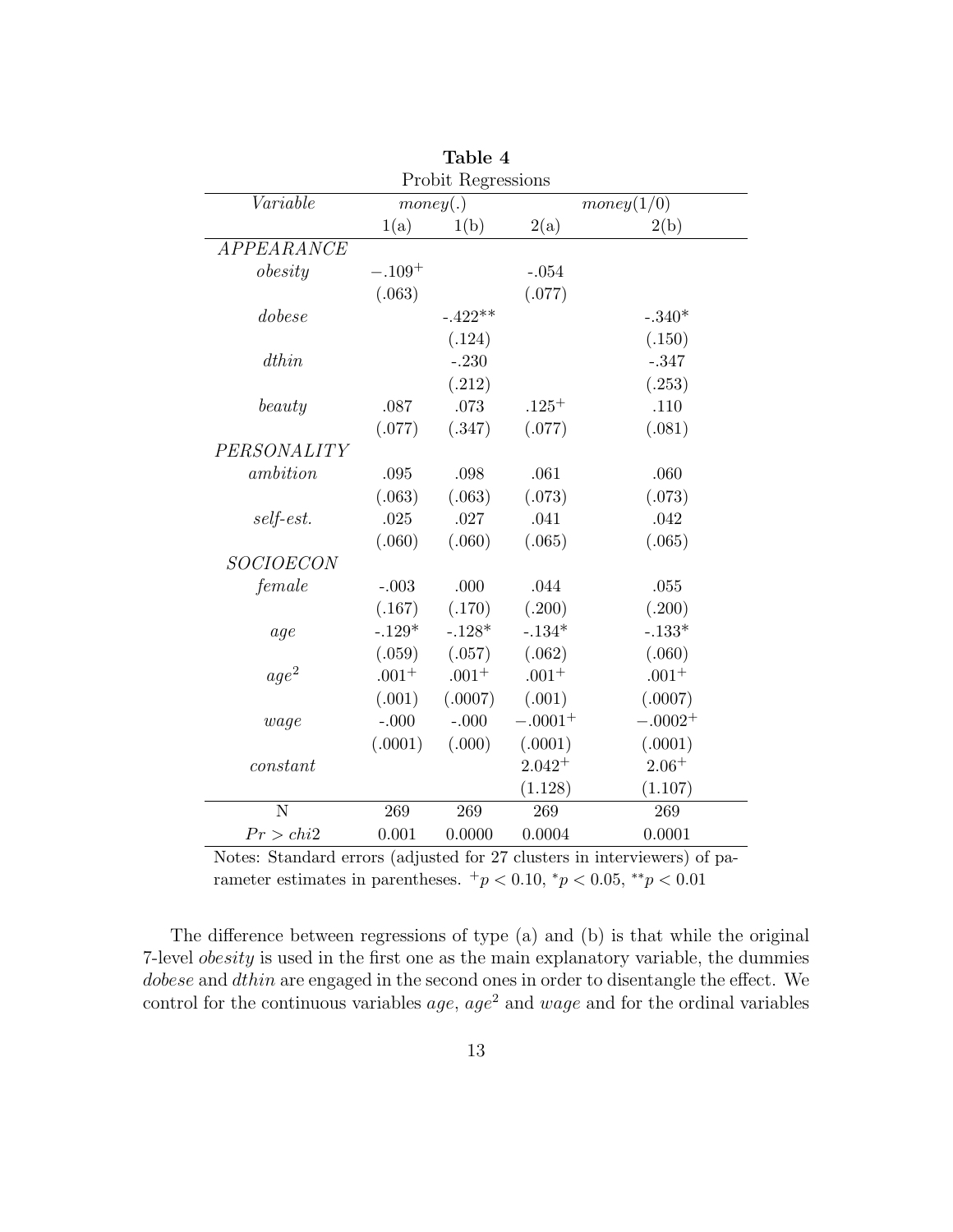beauty, ambition and self – esteem in all the regressions. No multicollinearity problem was observed in our regression models.<sup>12</sup>.

Regressions  $1(a)$  and  $2(a)$  confirm the negative association of the dependent variables  $-money(.)$  and  $money(> 0)$ – with obesity. However the association is marginally significant. When disentangling obesity in regressions  $1(b)$  and  $2(b)$ , we find that the variable *dobese* is negatively associated  $(1\%$  and  $5\%$  significant level, respectively) in both models, while *dthin* is not. Therefore, the negative sign of  $1(a)$ and 2(a) is due to the lower requests by obese subjects (level 5, 6 and 7), rather than the higher requests of thin subjects. The results are summarized below.

Result 1: In comparison to "non-obese", (i) "obese" subjects request significantly less money and *(ii)* are more prone not to request any money at all.

In other words, when free to state the amount they would like to accept for completing the survey, "obese" individuals ask for a significantly less amount compared to "non-obese" individuals.

No clear cut results are obtained when we study the self reported measure of beauty with the corresponding dependent variables of models  $1(a)$  to  $2(b)$ . We do not find any significant association between *beauty* and requested money at any reasonable significance levels<sup>13</sup>.

The following general remarks can be made for the rest of the variables used as controls in the regression: i)  $Age$  is negatively associated with the dependent variable in regressions 1(a) to 2(b) ii) Though we conjectured that  $self - esteem$  may reenforce self discrimination, we do not find it to be significant in any regression;  $iv$ ) Finally, *wage* shows a marginal effect.

Now we look at gender effects. Figure 2 gives a very good representation of this result by illustrating the average money requests by obesity level and gender.

Althought we did not find the variable female significant in any of the regressions (with or without controls), figure 2 suggests a negative trend. This is also corroborated by a series of non-parametric analysis<sup>14</sup>. Figure 2 clearly shows that the negative trend between money requests and *obesity* (or *dobese*) is confirmed only in the female subsample.

 $12$ In addition to the above illustrated models, we repeated the whole set of regressions using the continuos variable money (the original variable) tobit regression methods. The results are very similar to those obtained from the ordered probit model  $(1(a)$  and  $1(b)$ ). The results are identical in terms of significance in the case of the main variable, obesity.

<sup>&</sup>lt;sup>13</sup>The only exception is regression  $2(a)$  in which *beauty* is weakly  $(10\%)$  and positively associated with  $money(1/0)$ , that is, those who consider themselves "good-looking" are more likely to ask for money.

<sup>14</sup>Available upon request.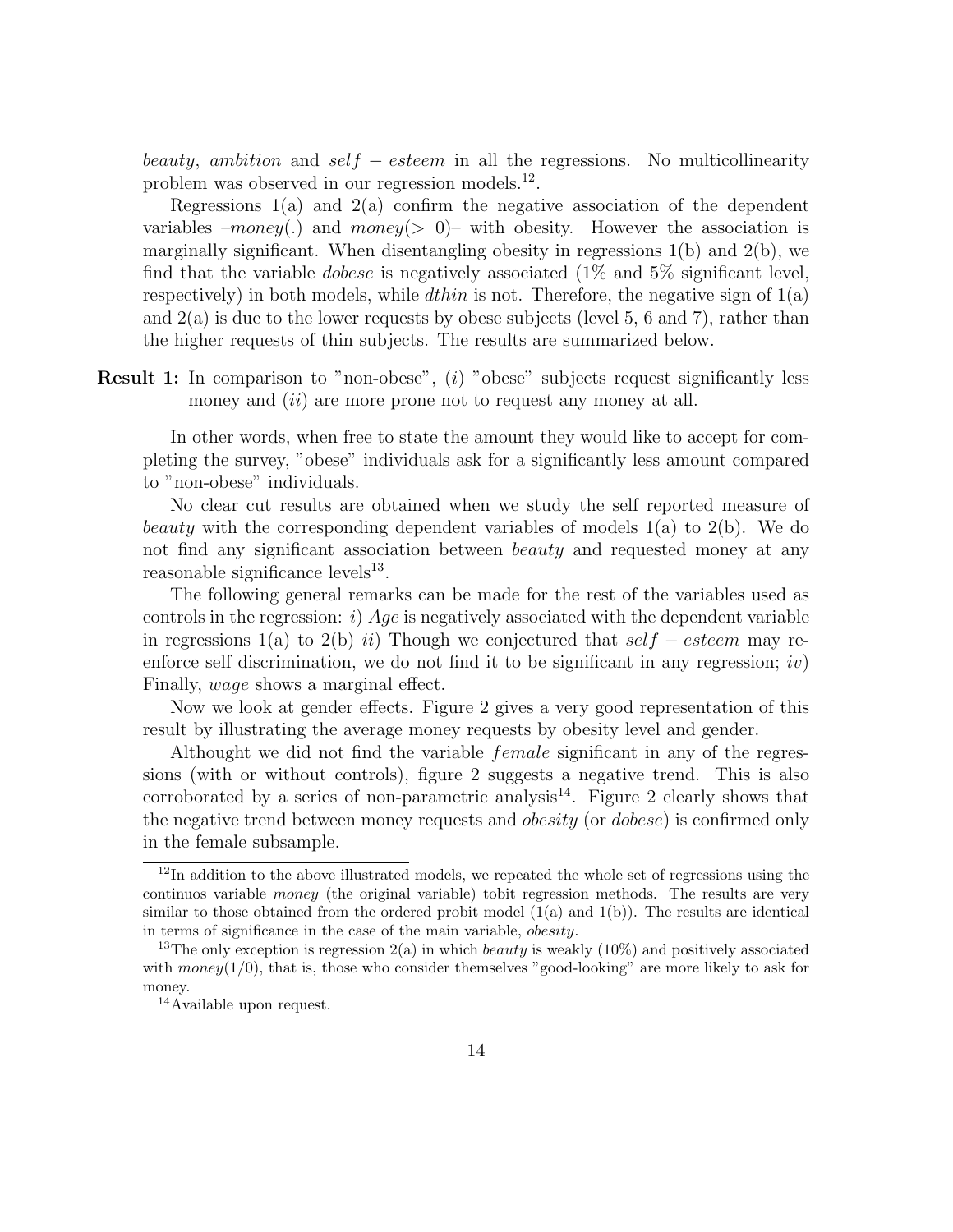

Figure 2: Average *money* requested by *obesity* level: Gender differences. Legend: Light bubbles correspond to females and dark ones refer to males. The size of the bubble is proportional to the number of individuals in that category. The number within each bubble represents the exact number of individuals. Y-axis shows the average amount of money(.) requested in each category.

Table 5 repeats the analysis done in Table 4 for the sample of females and males separately. One can clearly see that females that self report to be obese (level 5, 6 and 7) request significantly less money than non-obese females (level 4).

Comparing the results of Table 5 with the corresponding results in Table 4, we see that obesity is negatively and significantly associated with money requests only for the female subsample. Result 2 summarizes our results.

**Result 2:** The negative association between money(.) and money( $1/0$ ) and dobese is mainly due to female participation in the sample.

In other words, females who perceive themselves as obese request significantly less money compared to females who perceive themselves as neither obese nor thin. This effect does not appear for males.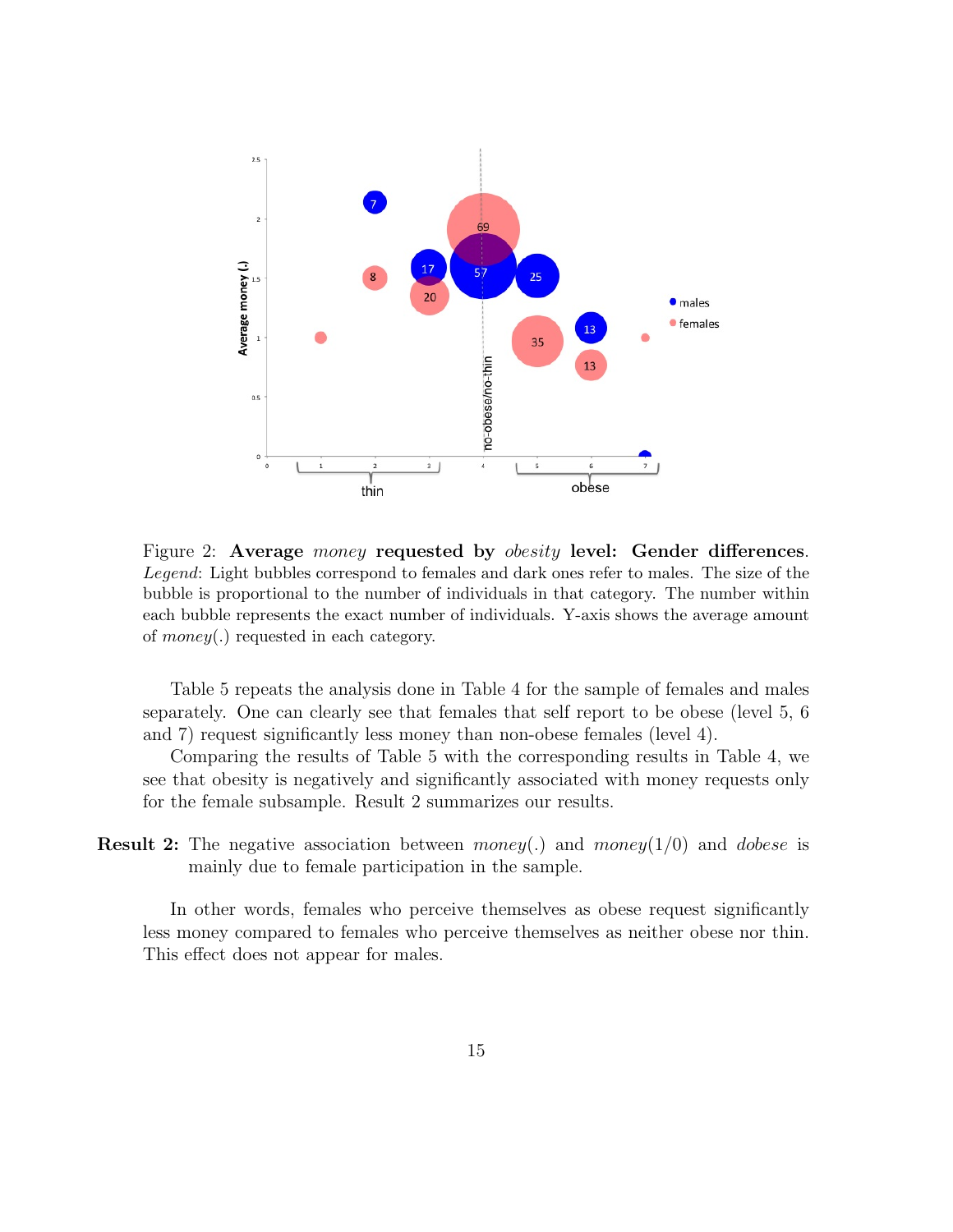| Probit Regressions by Gender |              |                              |                   |                |                                            |                |                   |           |  |
|------------------------------|--------------|------------------------------|-------------------|----------------|--------------------------------------------|----------------|-------------------|-----------|--|
| Variable                     | money(.)     |                              |                   |                | money(1/0)                                 |                |                   |           |  |
|                              | 1(a)<br>1(b) |                              |                   |                | $\overline{2}(a)$                          |                | 2(b)              |           |  |
|                              | Fem.         | Male                         | Fem.              | Male           | Fem.                                       | Male           | Fem.              | Male      |  |
| APPEARANCE                   |              |                              |                   |                |                                            |                |                   |           |  |
| $\delta$ <i>obesity</i>      | $-.117$      | $-.093$                      |                   |                | $-.044$                                    | $-.064$        |                   |           |  |
|                              | (.094)       | (.096)                       |                   |                | (.114)                                     | (.140)         |                   |           |  |
| dobese                       |              |                              | $-.685**$         | $-.163$        |                                            |                | $-.624*$          | $-.111$   |  |
|                              |              |                              | (.208)            | (.193)         |                                            |                | (.266)            | (.225)    |  |
| dthin                        |              |                              | $-.415$           | $-.059$        |                                            |                | $-.566$           | $-.192$   |  |
|                              |              |                              | (.315)            | (.273)         |                                            |                | (.341)            | (.360)    |  |
| beauty                       | .077         | .130                         | .068              | .121           | .102                                       | $.250^{+}$     | .089              | $.241 +$  |  |
|                              | (.106)       | (.131)                       | (.102)            |                | $(.132)$ $(.109)$                          |                | $(.134)$ $(.105)$ | (.136)    |  |
| PERSONALITY                  |              |                              |                   |                |                                            |                |                   |           |  |
| ambition                     | .089         | .091                         | .094              | .090           | .077                                       | $-.031$        | .081              | $-.036$   |  |
|                              | (.080)       | (.106)                       | (.081)            | (.107)         | (.095)                                     | (.123)         | (.098)            | (.123)    |  |
| self-est.                    | .006         | .045                         | $-.017$           | .050           | $-.038$                                    | $.189 +$       | $-.071$           | $.196+$   |  |
|                              | (.084)       |                              | $(.095)$ $(0.83)$ |                | $(.099)$ $(.084)$                          |                | $(.110)$ $(.081)$ | (.116)    |  |
| <i>SOCIOECON</i>             |              |                              |                   |                |                                            |                |                   |           |  |
| age                          | $-.088$      | $-.192**-.077$               |                   | $-.196**-.076$ |                                            | $-.228**-.061$ |                   | $-.235**$ |  |
|                              | (.070)       | (.076)                       | (.063)            | (.077)         | (.080)                                     |                | $(.076)$ $(.073)$ | (.080)    |  |
| age <sup>2</sup>             | .001         | $.002*$                      | .001              | $.002*$        | .001                                       | $.002**$       | .001              | $.003**$  |  |
|                              | (.001)       |                              | $(.001)$ $(.001)$ |                | $(.001)$ $(.001)$                          |                | $(.001)$ $(.001)$ | (.001)    |  |
| wage                         | $-.000$      | $-.000$                      | $-.000$           | .000           | $-.0001$                                   |                | $-.0001-.0002$    | $-.0002$  |  |
|                              |              | $(.0001)$ $(.0001)$ $(.000)$ |                   |                | $(0.000)$ $(0.0001)$ $(0.0001)$ $(0.0001)$ |                |                   | (.0001)   |  |
| constant                     |              |                              |                   |                | 1.321                                      | $2.959*$       | 1.42              | $2.951+$  |  |
|                              |              |                              |                   |                | (1.558)                                    |                | (1.509)(1.408)    | (1.665)   |  |
| N                            | 148          | 121                          | 148               | 121            | 148                                        | 121            | 148               | 121       |  |
| $Pr > chi^2$                 | .057         | 0.002                        | .0500             | 0.00           | .0805                                      | 0.000          | .000              | 0.0001    |  |

Table 5

Notes: Standard errors (adjusted for 27 clusters in interviewers) of parameter estimates in parentheses.  $^{+}p < 0.10, \, {}^{*}p < 0.05, \, {}^{**}p < 0.01$ 

## 5 Self-reported vs. monitor data

In the absence of any objective measure of obesity, it is important to check the discrepancy between self, and monitor, reported obesity. In Figure 3 we compare both measures. To facilitate a visual comparison we merge obesity levels 1, 2 and 3 into the thin category and levels 5, 6 and 7 into the obese category. Figure 3 shows that for each category the fraction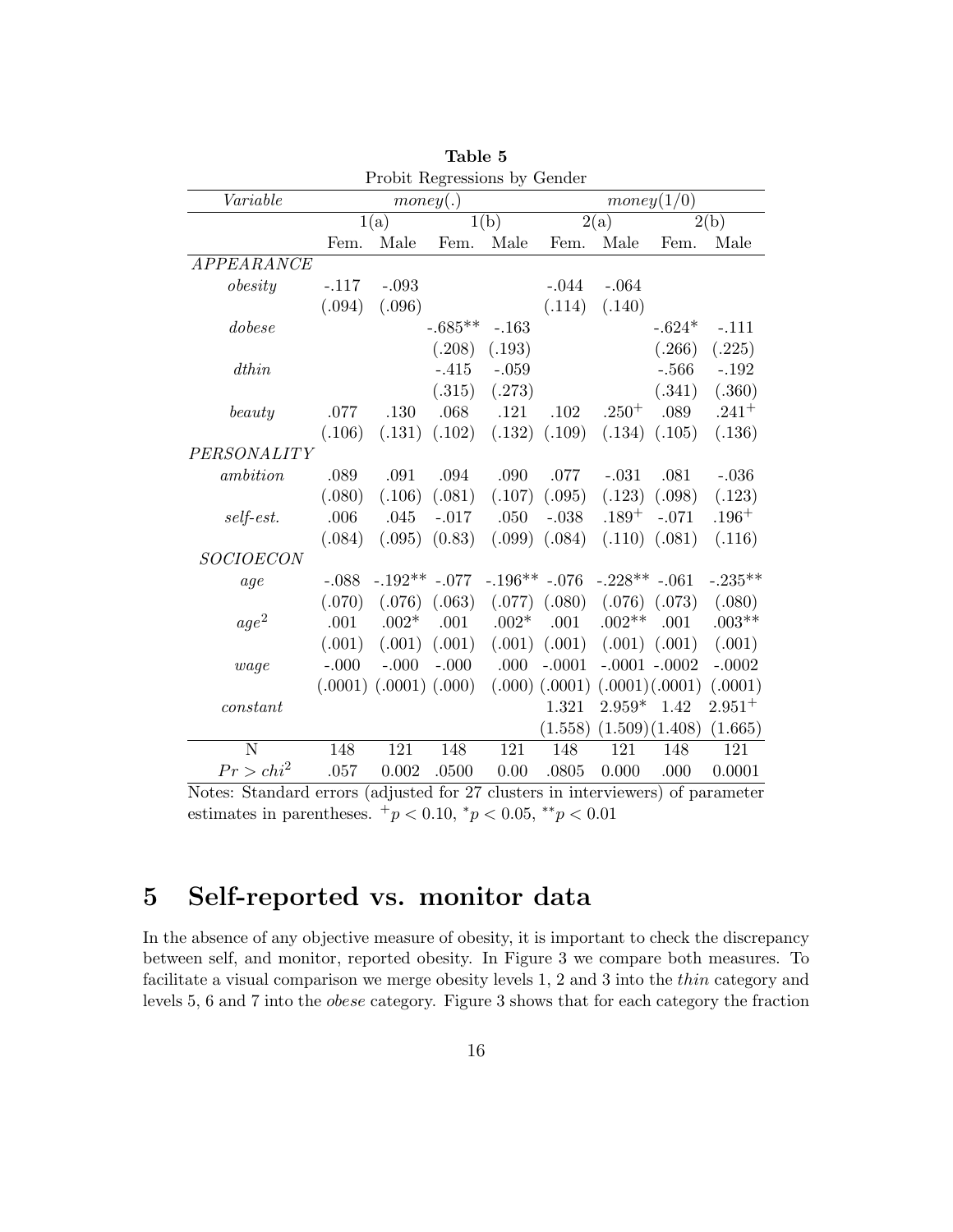of people who report below (self-report<monitor's report), match (self-report=monitor's report) or above (self-report>monitor's report) their own obesity level relative to the monitor's evaluation.



Figure 3: Subject's reports compare to monitor's reports. Legend: sr stands for self-reported obesity; mr stands for monitor reported obesity. The category "thin" merge all the subjects with  $sr < 4$  while the "obese" category refers to those with  $sr >$ 4. For each category its shown the percentage of people who underestimate  $(sr < mr)$ , accurately-estimate  $(sr = mr)$  or overestimate  $(sr > mr)$  their own self-reported obesity level compared to the monitors' reported evaluation.

Interestingly, the percentage of individuals who report above the monitors evaluation in the obese category (62%) is significantly<sup>15</sup> higher than those who report below (42%) or match (44%) the monitors evaluation ( $p = 0.028$  and  $p = 0.010$  respectively). Hence, among the obese group, there is a larger fraction of subjects who consider themselves more obese than the monitor's evaluation. As an additional robustness check, we repeat the regressions of Table 4 using the monitor reported obesity variables (instead of the self-reported measurements) and we find no significant effect. This indicates that money requests by subjects are only affected by their own perception regarding their obesity level.

Now we combine self-reported and monitor information in the same regressions. In Table 6, we repeat type-b (where the dummy variable dobese is used instead of the ordinal variable *obesity*) regressions on *money*(.) and *money*(1/0) by including two new variables:

over an ordinal variable [0, 5] indicating the magnitude of over-statement of self-reports

<sup>&</sup>lt;sup>15</sup>In order to perform the test, we use the binary variable *overestimation* which takes value = 1 if  $self-report > monitor's report$  and  $= 0$  otherwise.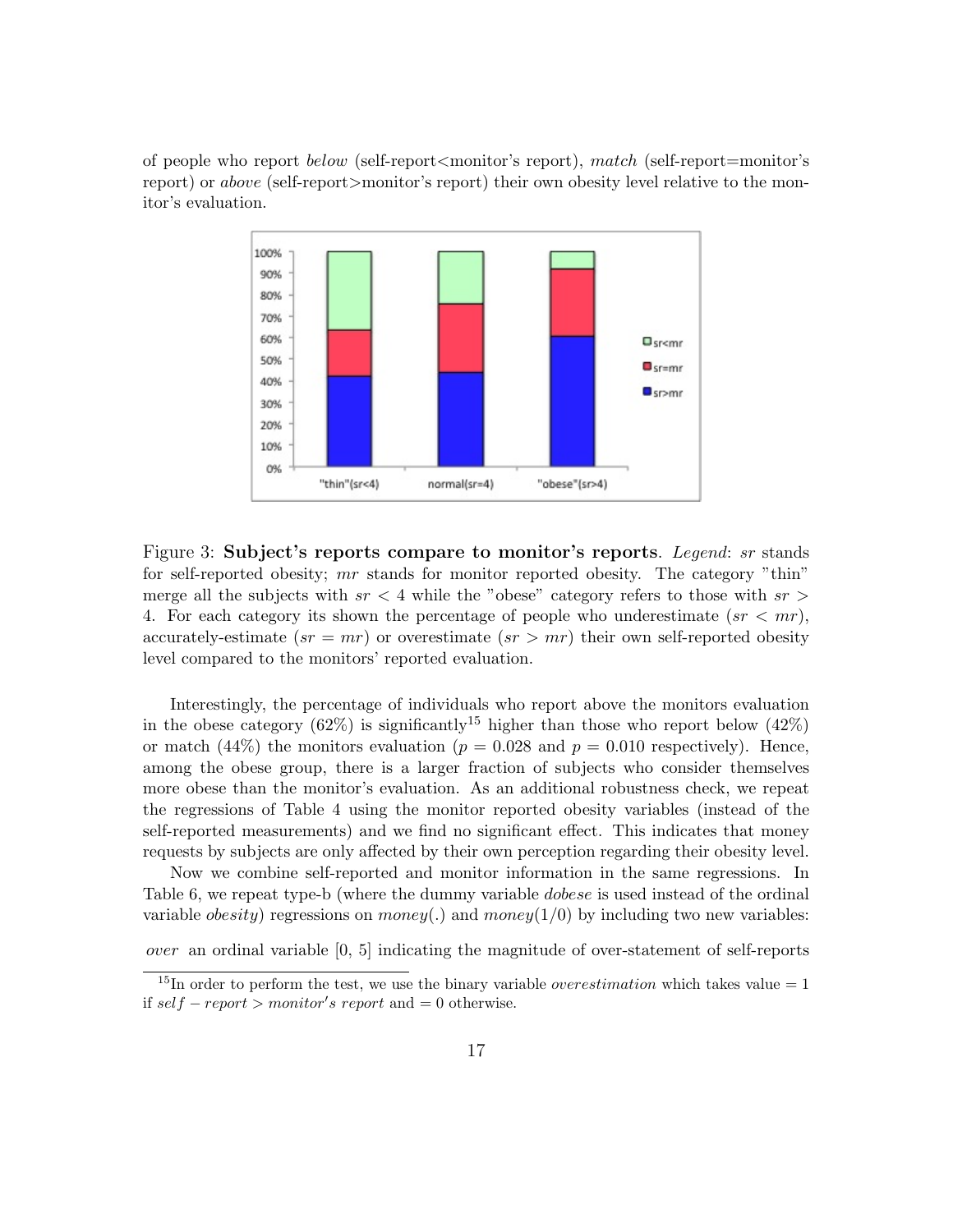relative to monitors' reports on obesity:  $over = self-report - monitor's$  only if  $over > 0$  and 0 otherwise.<sup>16</sup>

overob captures the interaction between dobese and over, that is, selects subjects who consider themselves obese and overstate (relative to what was stated by the monitors).

Table 6

| Probit Regressions by Gender including Obesity overestimation        |      |          |               |                                                                    |     |            |           |           |  |  |
|----------------------------------------------------------------------|------|----------|---------------|--------------------------------------------------------------------|-----|------------|-----------|-----------|--|--|
| Variable                                                             |      | money(.) |               |                                                                    |     | money(1/0) |           |           |  |  |
|                                                                      |      | 1(c)     |               | 1(d)                                                               |     | 2(c)       |           | 2(d)      |  |  |
|                                                                      | Fem  |          |               | Male Fem Male Fem Male Fem                                         |     |            |           | Male      |  |  |
| dobese                                                               |      |          |               | $-0.698*$ $-0.107$ $-0.310$ $-0.372*$ $-0.696**$ $-0.025$ $-0.070$ |     |            |           | $-.367$   |  |  |
|                                                                      |      |          |               | $(.202) (.190) (.292) (.221) (.263) (.230) (.332)$                 |     |            |           | (.330)    |  |  |
| over                                                                 | .069 |          |               | .169 .228* -.336* .177 -.293*.569**                                |     |            |           | $-.490**$ |  |  |
|                                                                      |      |          |               | $(.084)$ $(.107)$ $(.103)$ $(.164)$ $(.127)$ $(.116)$ $(.190)$     |     |            |           | (.172)    |  |  |
| overob                                                               |      |          | $-.408*$ .321 |                                                                    |     |            | $-.760**$ | .391      |  |  |
|                                                                      |      |          |               | $(.192)$ $(.241)$                                                  |     |            | (.287)    | (.266)    |  |  |
| N                                                                    | 147  | 121      | 147           | 121                                                                | 147 | 121        | 147       | 121       |  |  |
| $Pr > chi^2$ .000 .0052 .0000 .0014 .0006 .0000                      |      |          |               |                                                                    |     |            | .0025     | .0000     |  |  |
| Notes: Standard errors (adjusted for 27 elustors in interviewers) of |      |          |               |                                                                    |     |            |           |           |  |  |

Notes: Standard errors (adjusted for 27 clusters in interviewers) of parameter estimates in parentheses.  $+p < 0.10$ ,  $\gamma p < 0.05$ ,  $\gamma p < 0.01$ 

Table 6 provides new insights to our discussion. We first look at the regressions that refer to the subsample of females.

In the *female* subsample, when regressing money(.) or money(1/0) the inclusion of the interaction term overob has a definitive impact:

- The variable *over* is positively and significantly associated to both *money*(.) and money(1/0) (5% and 1% respectively). This implies that (monitor reported) thin women who overestimate their own obesity level and self-report as *normal* (control group, obese=4) request for more money. In words, thin females who see themselves normal claim more money.
- The sum of the coeffcients of *dobese* + *overob* is negative and significant at the  $1\%$ level (Wald test) for all positive overestimation levels but not for  $over = 0$  in both 1(d) and 2(d) regressions. This means that the negative effect of obesity on money requests is true only for those females who overestimate their obesity levels. Hence only those women who overstimate claim less money.

 $16$ We also considered another alternative specification of *over* including the negative values. Results are less robust but consistent with the results showed along this section.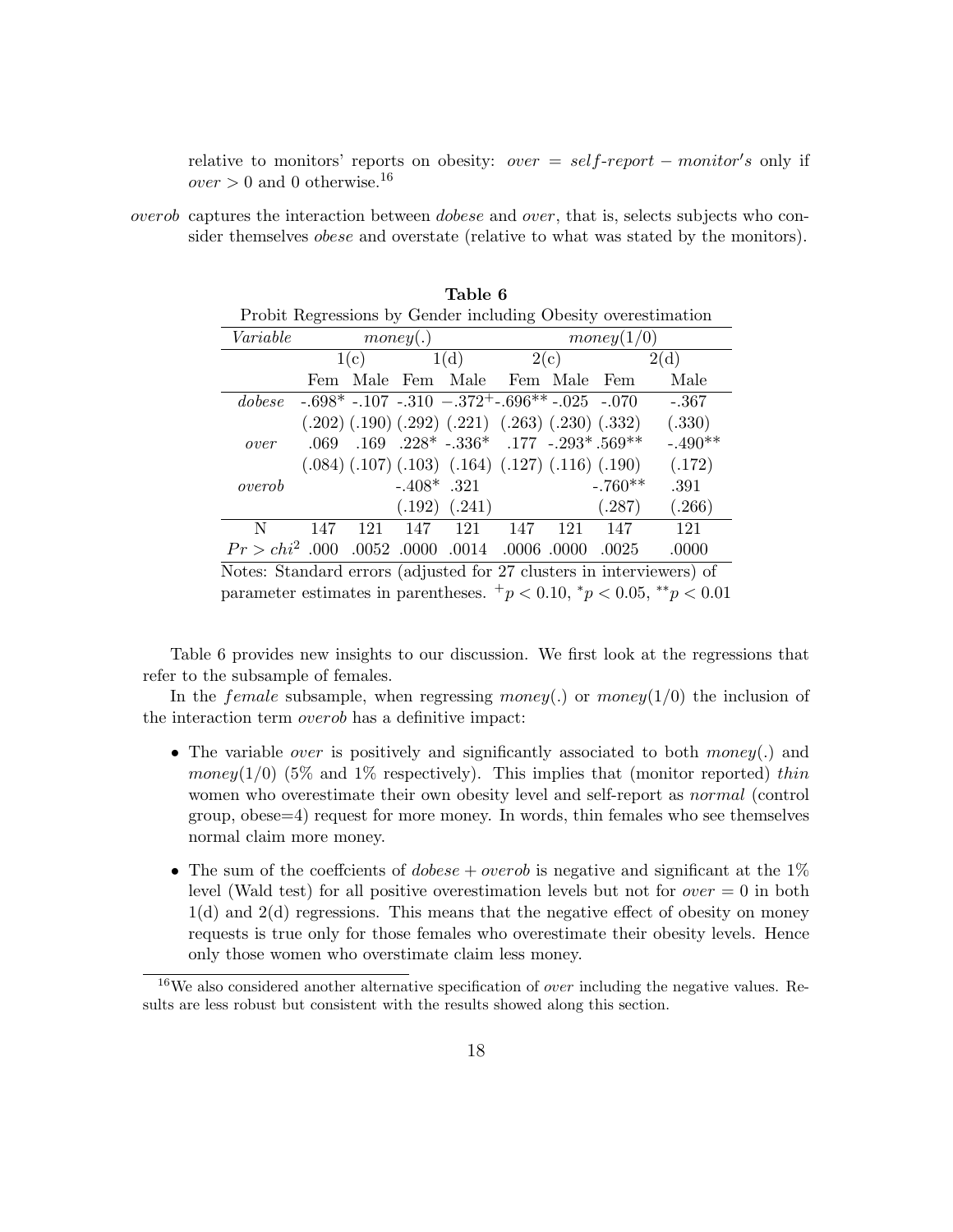We therefore conclude,

Result 3: The more an obese female overstates her own obesity level the more severe is the negative effect on her money requests.

In the *male* subsample everything is different. The variable *over* is always negative and significant (at 5% and 1% respectively) when the interaction term, *overob*, is included in the regressions. This means that the more a self-reported normal male overestimates his own obesity<sup>17</sup> level the less money he requests. However, when the interaction term is not included in the regression, the variable *over* is negative and significant (at 5% level) only for money( $1/0$ ), indicating that males (of all obesity levels) who overestimate their obesity level are less likely to request any money.

Result 4: Males who overstates their own obesity level, regarless of their objetive size, are willing to accept less money.

Concluding, we find that the two dimensions of obesity: "objective" -reported by monitors- and "subjective" -self-reported- have an additional impact on money requests which is asymmetric for females and males.

## 6 Conclusions

The main conclusion of the present study is that self-reported obese individuals, and especially females who overstate their obesity levels, demand less or nothing when faced with the opportunity to earn a certain amount of money. We think that this result contributes towards explaining the well-established wage gap for obese individuals. Our results suggest that this could be another channel by which the wage gap for self perceived obese individuals is exacerbated.

Moreover, our experimental results show that the negative association between obesity and money is stronger among females. This result is supported by many socio-psychological studies on attractiveness (Zebrowitz 1997, Hatfield and Sprecher 1986). Interestingly, it is only self-perception that matters. The negative effect of obesity effect is not confirmed, for females or males, when using monitor reported estimation of subjects' obesity. Moreover, although monitor reports on obesity are not significant for money requests, its difference with subjects' self-reported levels is shown to have an impact on subject behavior. The more a female overstates her obesity level the stronger is the negative effect of obesity on her money requests. As regards the behavior of non-obese and *normal* − thin subjects (self-reported normal, thin according to their monitors) is concerned, the effect of over stating obesity is asymmetric across gender: female *normal* − *thins* request more, while

<sup>&</sup>lt;sup>17</sup>If a self-reported *normal* male overestimates it is because he is *thin* for the monitor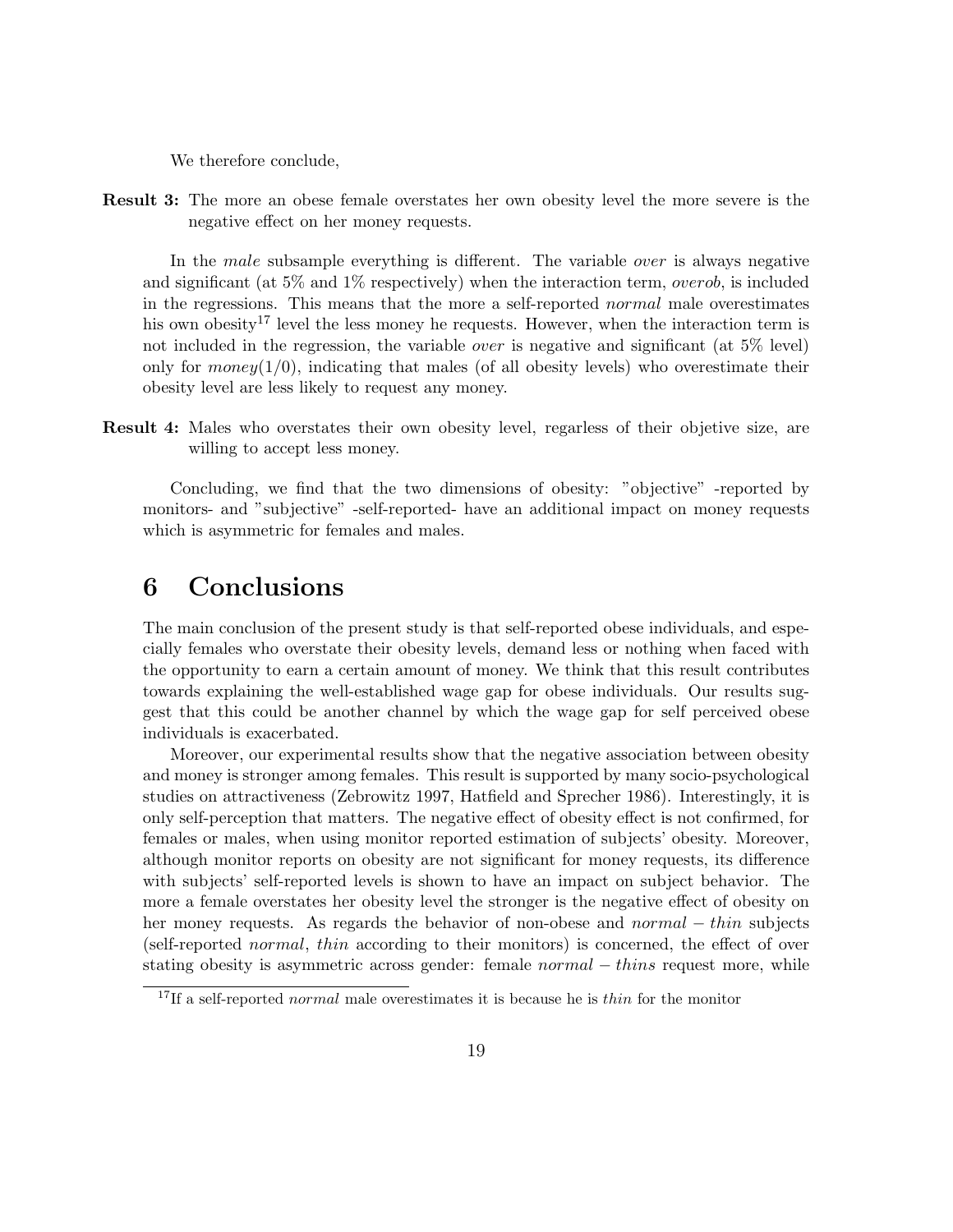male normal – thins request less compared with individuals who do not overstate their obesity level.

A possible explanation for this gender specific result may be the different appearance characteristics influencing males and females. A self-reported normal male, who is seen by others as thin, would probably feel "weak" when confronted with the masculinity ideal while a *normal – thin* female would probably feel "pretty" when exempted from the weight restrictions imposed by the beauty ideal. Following the reasoning of the self-fulfilling prophecy theory, a male perceived and treated as thin-weak should develop an inferiority complex while a female perceived and treated as thin-pretty would react in the opposite manner.

Such a generalization of course has its limitations. As with the vast body of experimental studies, standard criticisms of the representativeness of our subject pool apply. Furthermore, monitor influence on subject answers could only be controlled statistically. Another important caveat is that we model a one-shot interaction between subjects and monitors while in real life the salary negotiation process may last for longer, leaving time for both employers and candidates to readjust their strategies. Regardless, our results establish that self perception of ones physical appearance biases money requests downwards and the effect is stronger for females who perceived themselves as being obese.

## References

Barron, Lisa A. 2003. Ask and you shall receive? Gender differences in negotiators' beliefs about requests for higher salary. Economics and Human Biology 56: 635-662.

Biro, Frank M., Ruth H. Striegel-Moore, Debra L. Franko , Justina Padgett,and Judy A. Bean. 2006. Self-esteem in adolescent females. Journal of Adolescent Health 39:501-507.

Brunello, Giorgio, and Beatrice D'Hombres. 2007. Does body weight affect wages? Evidence from Europe. Economics and Human Biology 5:1-19.

Burkhauser, Richard C., and John Cawley. 2008. Beyond BMI: the value of more accurate measures of fatness and obesity in social science research. Journal of Health Economics 27:519-529.

Carr, Deborah, and Michael A. Friedman. 2005. Is obesity stigmatizing? Body weight, perceived discrimination, and psychological well-being in the united states. Journal of Health and Social Behavior 46:244-259

Cawley, John. 2004. The impact of obesity on wages. The Journal of Human resources 39:451-474.

Cawley, John, and Sheldon Danziger. 2005. Morbid obesity and the transition from welfare to work. *Journal of Policy Analysis and Management* 24:727-743.

Cawley, John. 2007. The labor market impact of obesity. Obesity, Business, and Public Policy. Edward Elgar Publishers, Northampton edited by Acs, Z., Lyles, A.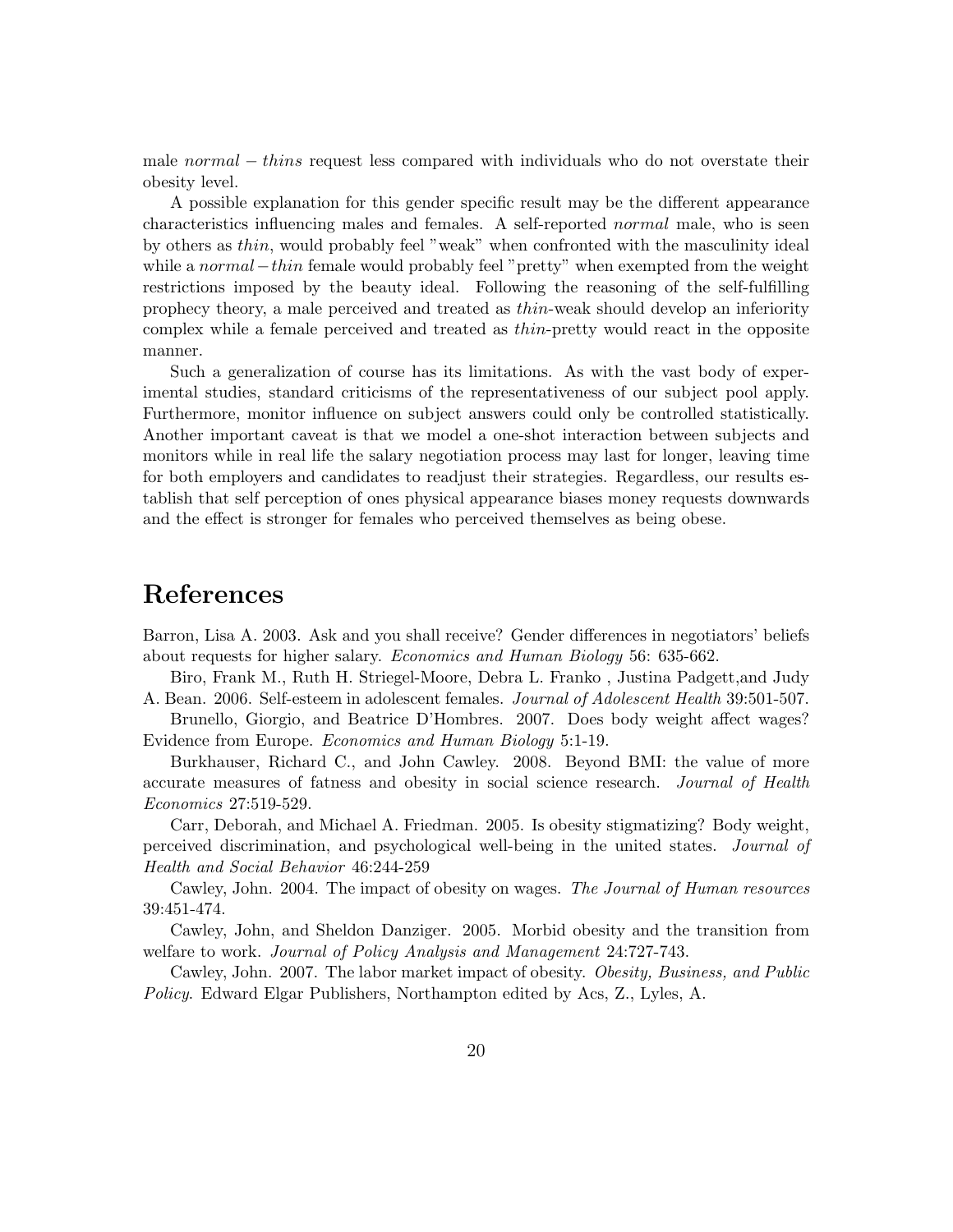French, Simone A., Mary Story , Cheryl L. Perry. 1995. Self-esteem and obesity in children and adolescents: A literature review. Obesity Research 3:479-490.

Galinsky, Adam, and Thomas Mussweiler. 2001. First offers as anchors: The role of perspective taking and negotiator focus. Personality and Social Psychology 81:657-669.

Garcia, Jaume, and Climent Quintana-Domeque. 2006. Obesity, employment and wages in Europe. Advances in Health Economics and Health Services Research. Elsevier, Amsterdam, edited by Bolin, K., Cawley, J.

Gerhart, Barry. 1990. Gender differences in current starting salaries: The role of performance, college major and job title. Industrial and Labor Relations Review 43:418- 433.

Gneezy, Uri, Muriel Niederle, and Aldo Rustichini. 2003. Performance in competitive environments: Gender differences. The Quarterly Journal of Economics 118:1049-1074.

Greig, Fiona. 2008. Propensity to negotiate and career advancement: Evidence from an investment bank that women are on a slow elevator. Negotiation Journal 24:495-508.

Han, Euna, Edward C. Norton, and Sally C. Stearns. 2009. Weight and wages: Fat versus lean paychecks. Health Economics 18:535-548.

Hatfield, Elaine, Susan Sprecher. 1986. Mirror, mirror: The importance of looks in everyday life. Albany: State University of New York Press.

Hesketh, Kylie, Melissa Wake, and Elizabeth Waters. 2004. Body mass index and parent-reported self-esteem in elementary school children: Evidence for a causal relationship. International Journal of Obesity 28:1233-1237.

Johansson, Edvard, Petri Bockeman, Urpo Kiiskinen, and Markku Heliovaara. 2009. Obesity and labour market success in Finland: The difference between having a high BMI and being fat. Economics and Human Biology 7:36-45.

Major, Brenda. 1994. From social inequality to personal entitlement: The role of social comparisons, legitimacy appraisals, and group membership. Advances in Experimental Social Psychology 26:293-355.

Merton, Robert. 1948. The self-fulfilling prophecy. The Antioch Review 8:193-210.

Miller, Carol T., and Kathryn Downey. 1999. A meta-analysis of heavyweight and self-esteem Personality and Social Psychology Review 3:68-84.

Mobius, Markus M., and Tanya S. Rosenblat. 2006. Why beauty matters. The American Economic Review 96:222-235.

Piketty, Thomas. 1998. Self-fulfilling beliefs about social status. Journal of Public Economics 70:115-132.

Puhl, Rebecca M., and Chelsea A. Heuer. 2009. The stigma of obesity: A review and update. Obesity 17:941-964.

Ritov, Ilana. 1996. Anchoring in simulated competitive market negotiation. Organizational Behavior and Human Decision Processes 67:16-25.

Roehling, Mark, Shawn Pilcher, Fred Oswald, Tamara A. Bruce. 2008. The effects of weight bias on job-related outcomes: a meta-analysis of experimental studies. Academy of Management Annual Meeting. Anaheim, CA.